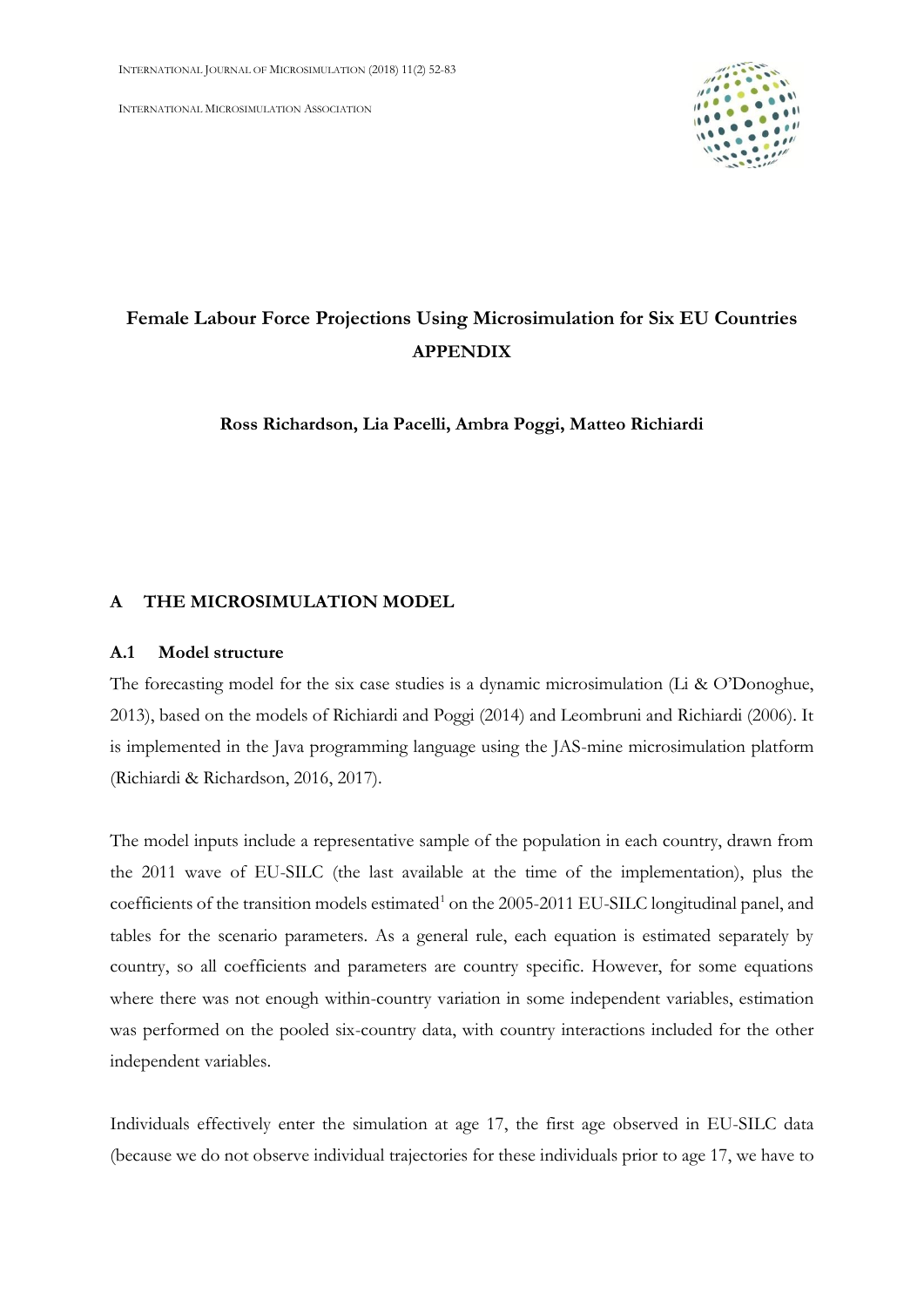implement simplified modules for them — see Section A.6 below). The initial population is then evolved forward in time from 2013 to 2050 according to the coefficients and the scenario parameters. Time is discrete, with one period corresponding to one year: correspondingly, all models are discrete choice models (either probit or multinomial probit models) with the outcome variable being the probability of occurrence of a given event/transition.<sup>2</sup> The microsimulation is composed of four different modules: (i) Demography, (ii) Education, (iii) Household composition, (iv) Labour market; each module is in turn composed of different processes, or sub-modules.

In each period, agents first go through the Demographic module, which deals with evolving the population structure by age and gender. Then, age is checked and those individuals above retirement age retire (see Section A.5.1 for how retirement age is determined). Retired individuals remain in the simulation until they die but nothing else happens to them except the ageing process. Students between 17 and 30 years old enter the Education module. If they remain in education, nothing else happens to them until the next period. If they exit education, they join the ranks of potentially active individuals. Females enter the Household composition module, and join males in the Labour market module.

The model simulates the following state variables of the individuals: age, gender, region, educational attainment, labour market status (student, employed, unemployed, retired or other inactive), cohabitation status (for females only) and number and age of children (for females only). The following paragraphs explain in more details how the different modules work.

### **A.2 Demography**

The Demographic module ages all individuals in the population and then passively aligns the population to Eurostat projections, by gender, age and simulation time. This means that at each simulated time (for example, 2022) the simulated population is partitioned by gender and age. The size of each resulting cell is then compared to the Eurostat projections<sup>3</sup>: if in a given cell there are too many simulated individuals, those in excess (randomly selected) are removed from the simulated population; if on the other hand there are too few simulated individuals, an appropriate number of randomly selected simulated individuals are cloned and added to the simulation. This also takes care of migration, under the assumption that (i) those who move out of the country do not self-select, and are on average similar, given their age and gender, to those who do not emigrate, and (ii) immigrants immediately become similar to those already living in the destination region. This is a simplifying assumption and is motivated by the fact that projections on migration flows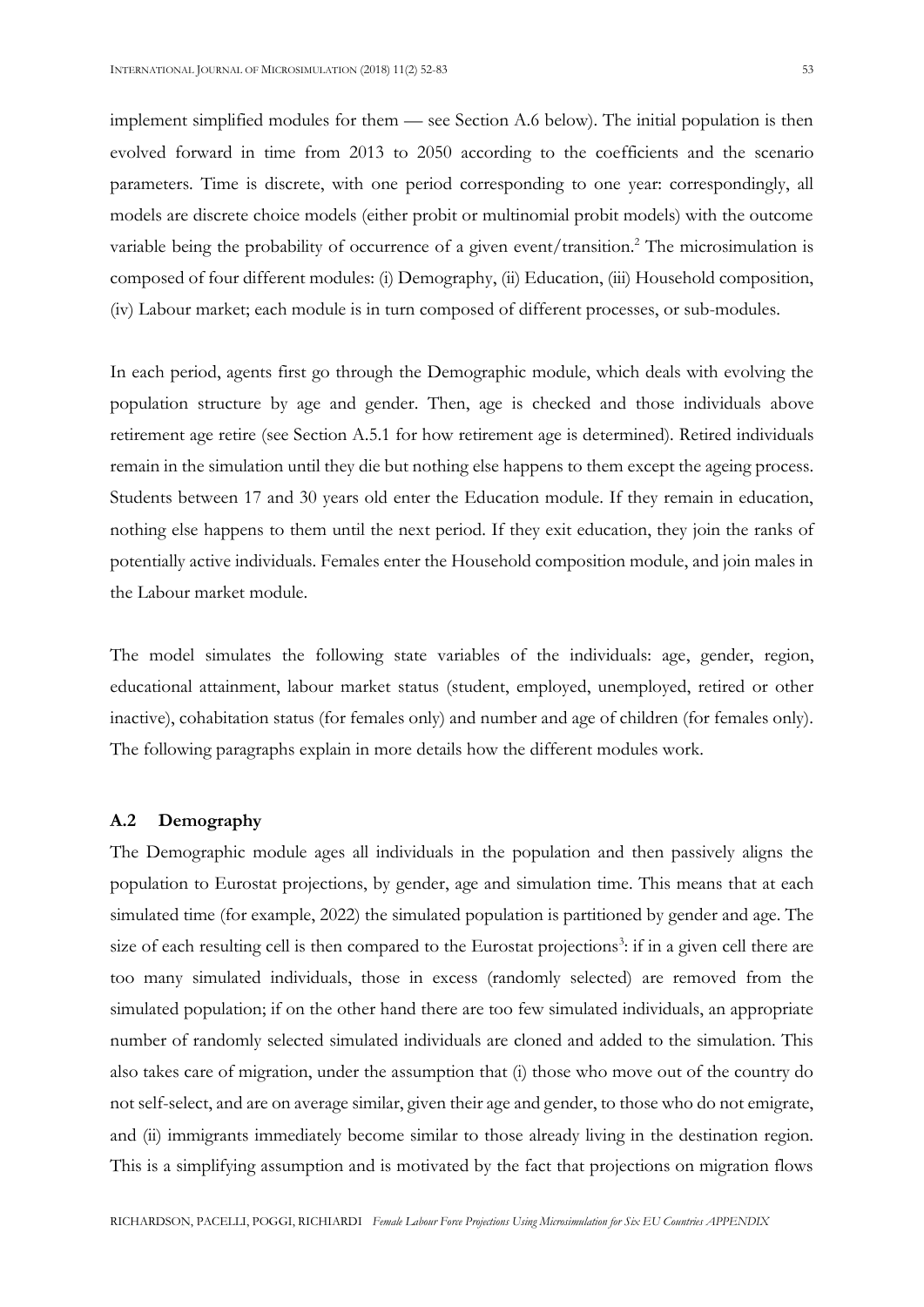are not easily available. Also, internal mobility within regions is not modelled, again because demographic projections at a regional level are not available from Eurostat. Because cell resizing (that is removing and cloning) is done randomly, this implicitly assumes that the distribution of the population between different regions remains constant. Hence, any internal migration flow (for instance between the South and the North of Italy) is assumed to be persistent (constant over the years), so that what we observe in the data, and keep constant throughout the simulation, is an equilibrium distribution.

## **A.3 Education**

The Education module is comprised of two sub-modules: (i) Enrolment, and (ii) Achievement. The model is aligned to external forecasts with respect to the share of individuals with high education in each country, as provided in Eurofound (2016). This means that the simulation meets those aggregate targets exactly, and then distributes the educational achievements among those who exit education based on their individual characteristics.

## *A.3.1 Enrolment*

The first process in the Education module determines whether students continue education. Then, if a student leaves education, his/her level of completed education is determined, distinguishing between Low (International Standard Classification of Education —ISCED— 0, 1 and 2), Medium (ISCED 3 and 4) and High (ISCED 5 and 6) education. This automatically takes care of drop-outs, that is, individuals who exit education at a late age given their level of completed education. Exit from education is forced at age 30 years.

Enrolment is modelled as a function of gender, age, and region, and is estimated on students aged 18-29 years (inclusive). Results of the probit model are reported in Table A.3.1, with 'Robust SE' referring to the robust standard errors of the estimation: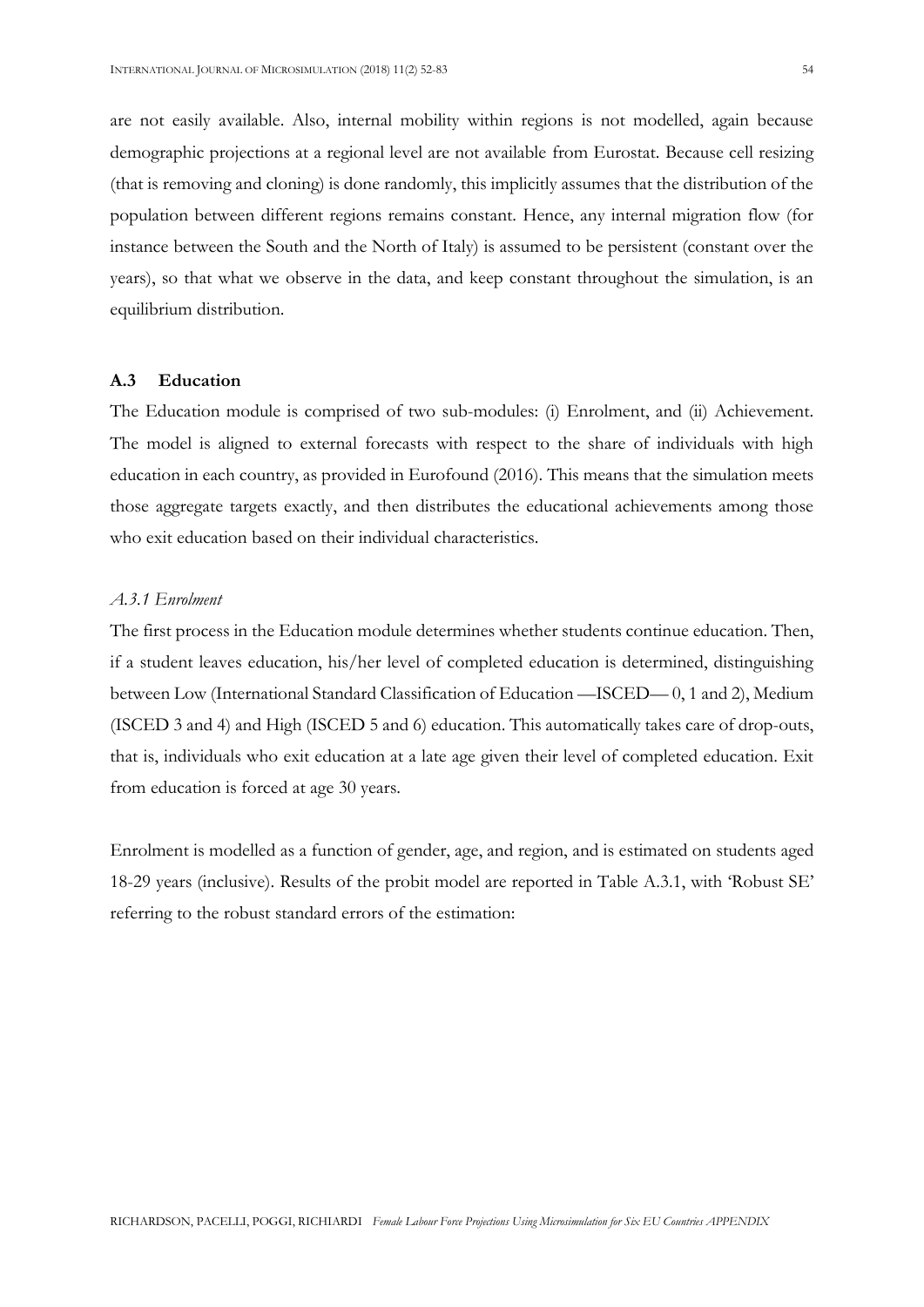| Enrolment                 |             | EL         |           |             | ES   |           |             | HU        |           |
|---------------------------|-------------|------------|-----------|-------------|------|-----------|-------------|-----------|-----------|
| (probit)                  | Coefficient |            | Robust SE | Coefficient |      | Robust SE | Coefficient |           | Robust SE |
| $gender = Female$         | $-0.092$    |            | 0.060     | 0.064       |      | 0.038     | 0.045       |           | 0.042     |
| $age > 22$ & $age \le 25$ | $-0.406$    | $**$       | 0.071     | $-0.462$    | $**$ | 0.045     | $-0.519$    | $**$      | 0.050     |
| age $>25$ & age $\leq 30$ | $-0.989$    | $**$       | 0.099     | $-0.923$    | $**$ | 0.057     | $-1.355$    | $**$      | 0.082     |
| regional dummies          | yes         | yes        | yes       | yes         | yes  | yes       | yes         | yes       | yes       |
| $_{\rm cons}$             | 1.200       | $\ast\ast$ | 0.065     | 1.012       | $**$ | 0.057     | 1.239       | $**$      | 0.054     |
| Pseudo $R^2$              | 0.049       |            |           | 0.055       |      |           | 0.069       |           |           |
| Number of observations    | 2,556       |            |           | 5,916       |      |           | 5,107       |           |           |
| Enrolment                 |             | IE         |           |             | IT   |           |             | <b>SE</b> |           |
| (probit)                  | Coefficient |            | Robust SE | Coefficient |      | Robust SE | Coefficient |           | Robust SE |
| $gender = Female$         | 0.020       |            | 0.088     | 0.064       |      | 0.033     | $-0.030$    |           | 0.048     |
| $age > 22$ & age <= 25    | $-0.993$    | $**$       | 0.174     | $-0.159$    | $**$ | 0.040     | $-0.049$    |           | 0.074     |
| age $>25$ & age $\leq=30$ | $-0.274$    |            | 0.279     | $-0.666$    | $**$ | 0.045     | $-0.398$    | $**$      | 0.080     |
| regional dummies          | yes         | yes        | yes       | yes         |      | yes       | yes         | yes       | yes       |
| $_{\rm cons}$             | 0.654       | $**$       | 0.065     | 0.952       | $**$ | 0.045     | 0.567       | $**$      | 0.049     |
| Pseudo $R^2$              | 0.0331      |            |           | 0.0298      |      |           | 0.0075      |           |           |
| Number of observations    | 922         |            |           | 7,816       |      |           | 2,660       |           |           |

**Table A.3.1:** Probit Estimates of the probability of remaining in education, Education module.

Notes: Population at risk: students aged 18-29 years.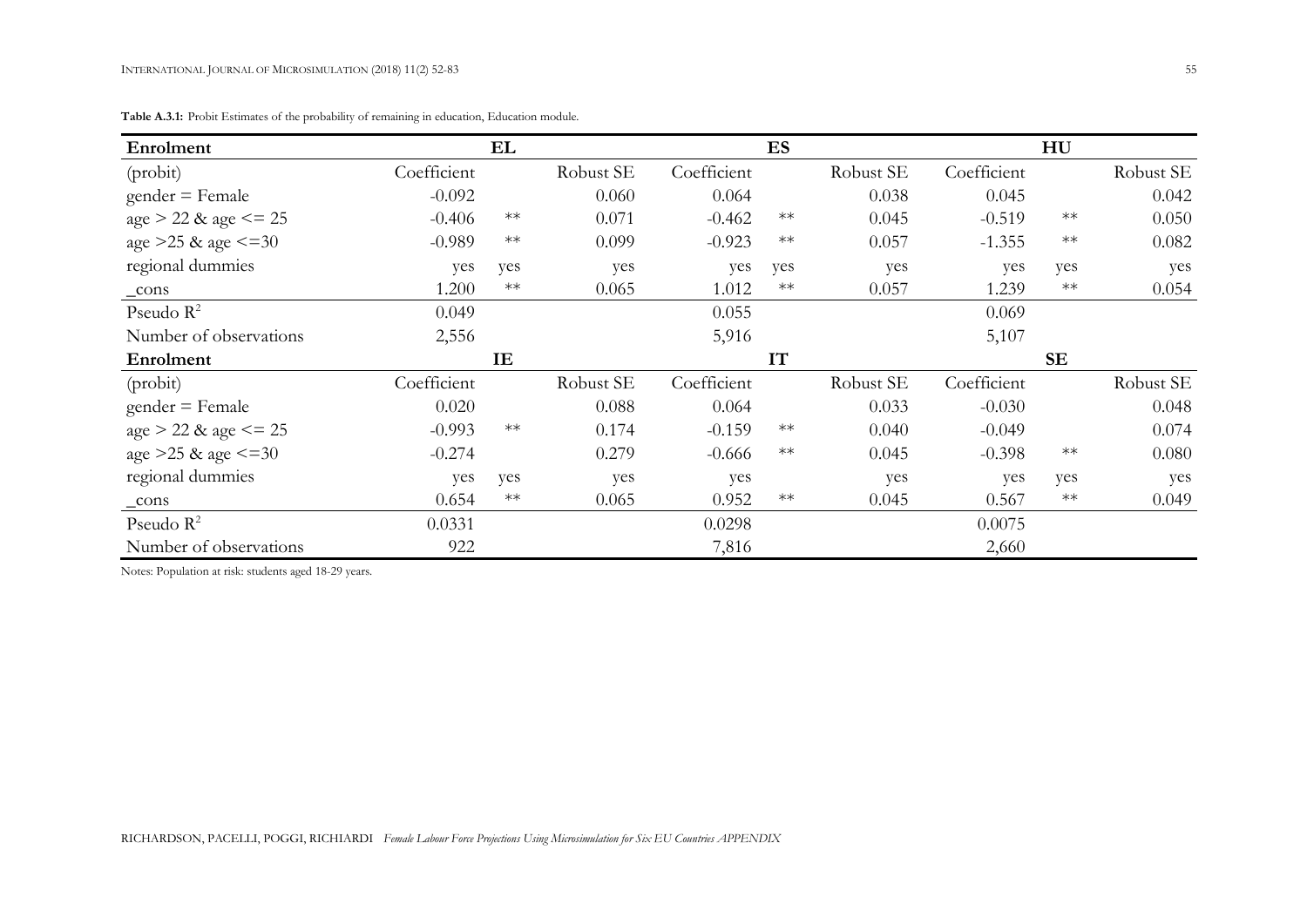## *A.3.2 Achievement*

Once an individual exits education, he or she is assigned an educational attainment. The model is a multinomial probit as a function of gender, age, and region; it is estimated on individuals aged 18-30 (inclusive) who made the transition from being a student (at time *t-1*) to not being a student (at time *t*). Estimation results are reported in Table A.3.2.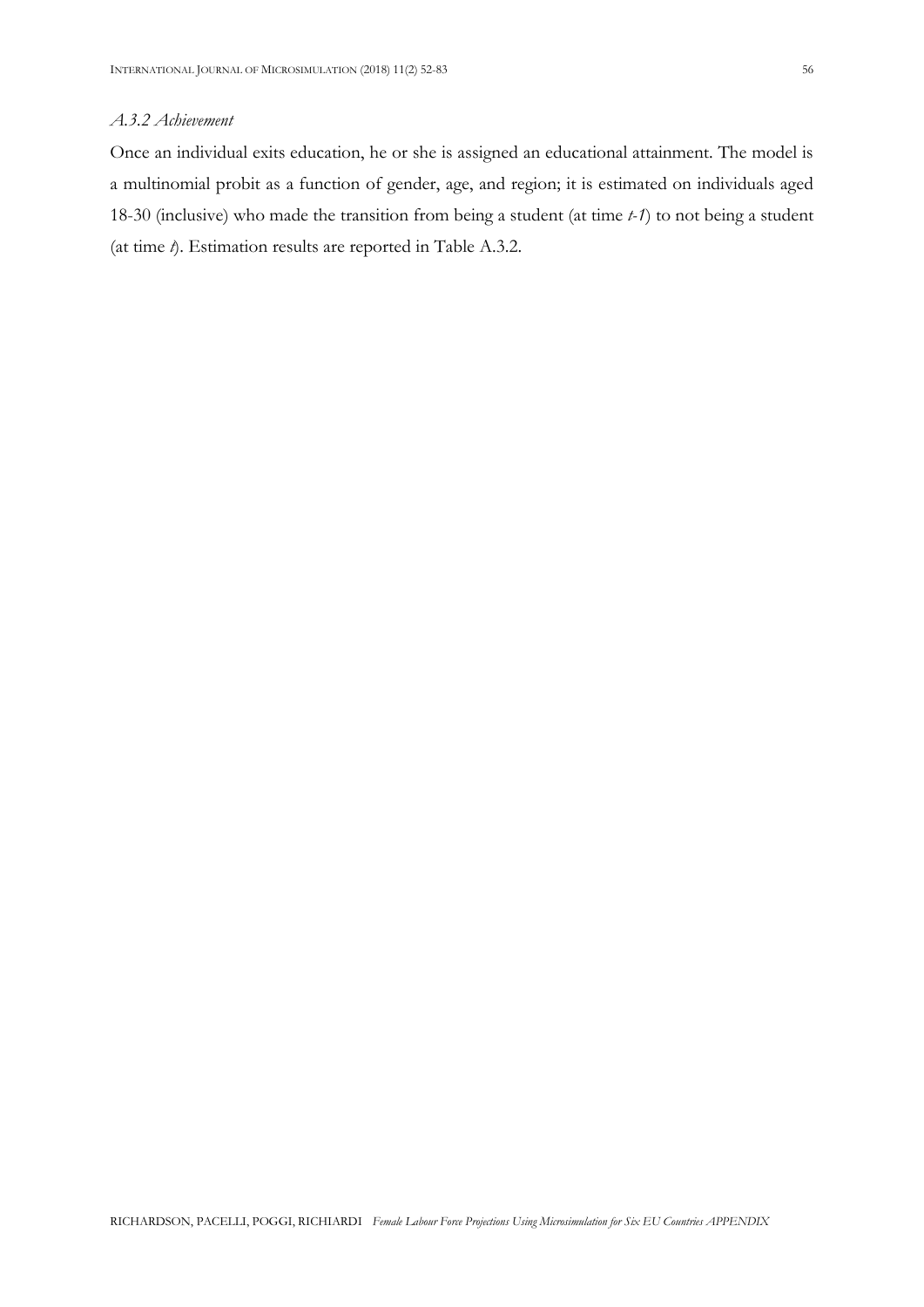|  | Table A.3.2.1: Multinomial probit estimates of the probability of having attained a specific educational level, Education module (base outcome is education = Medium). |  |  |  |
|--|------------------------------------------------------------------------------------------------------------------------------------------------------------------------|--|--|--|
|  |                                                                                                                                                                        |  |  |  |

| Education              |             | EL         |           |             | ES         |           |             | HU        |           |
|------------------------|-------------|------------|-----------|-------------|------------|-----------|-------------|-----------|-----------|
| (multinomial probit)   | Coefficient |            | Robust SE | Coefficient |            | Robust SE | Coefficient |           | Robust SE |
| education = $High$     |             |            |           |             |            |           |             |           |           |
| $gender = Female$      | 0.757       | $**$       | 0.241     | 0.162       |            | 0.123     | 0.719       | $**$      | 0.160     |
| Age                    | 3.827       | $**$       | 0.635     | 2.298       | $\ast\ast$ | 0.357     | 5.329       | $**$      | 0.721     |
| age squared            | $-0.071$    | $\ast\ast$ | 0.013     | $-0.042$    | $**$       | 0.007     | $-0.099$    | $**$      | 0.015     |
| regional dummies       | yes         |            |           | yes         |            |           | yes         |           |           |
| constant               | $-51.059$   | $\ast\ast$ | 7.868     | $-30.380$   | $\ast\ast$ | 4.317     | $-71.249$   | $**$      | 8.805     |
| $education = Low$      |             |            |           |             |            |           |             |           |           |
| $gender = Female$      | $-0.534$    |            | 0.307     | $-0.473$    | $\ast\ast$ | 0.128     | $-0.253$    |           | 0.195     |
| age                    | $-1.813$    | $\ast\ast$ | 0.638     | $-2.006$    | $\ast\ast$ | 0.280     | $-4.744$    | $**$      | 0.461     |
| age squared            | 0.038       | $**$       | 0.014     | 0.039       | $\ast\ast$ | 0.006     | 0.094       | $**$      | 0.010     |
| regional dummies       | Yes         |            |           | yes         |            |           | yes         |           |           |
| constant               | 19.835      | $**$       | 7.253     | 25.045      | $**$       | 3.217     | 56.681      | $**$      | 5.409     |
| Number of observations | 431         |            |           | 1,234       |            |           |             |           | 928       |
| Education              |             | IE         |           |             | <b>IT</b>  |           |             | <b>SE</b> |           |
| (multinomial probit)   | Coefficient |            | Robust SE | Coefficient |            | Robust SE | Coefficient |           | Robust SE |
| $education = High$     |             |            |           |             |            |           |             |           |           |
| $gender = Female$      | 0.140       |            | 0.366     | 0.371       | $\ast\ast$ | 0.124     | 0.314       | $\ast$    | 0.209     |
| age                    | $-1.315$    |            | 2.872     | 2.998       | $\ast\ast$ | 0.534     | 0.540       | $**$      | 0.535     |
| age squared            | 0.053       |            | 0.068     | $-0.053$    | $\ast\ast$ | 0.010     | 4.084       | $**$      | 0.0110732 |
| regional dummies       | yes         |            |           | yes         |            |           | yes         |           |           |
| constant               | 3.025       |            | 30.189    | $-41.766$   | $\ast\ast$ | 6.803     | $-55.727$   |           | 6.396     |
| $education = Low$      |             |            |           |             |            |           |             |           |           |
| $gender = Female$      | $-0.148$    |            | 0.376     | $-0.172$    |            | 0.121     | $-0.145$    |           | 0.163     |
| age                    | $-7.570$    | $**$       | 1.951     | $-1.227$    | $\ast\ast$ | 0.254     | $-1.103$    | $\ast$    | 0.477     |
| age squared            | 0.175       | $**$       | 0.048     | 0.025       | $**$       | 0.005     | 0.026       | $\ast$    | 0.010     |
| regional dummies       | yes         |            |           | yes         |            |           | yes         |           |           |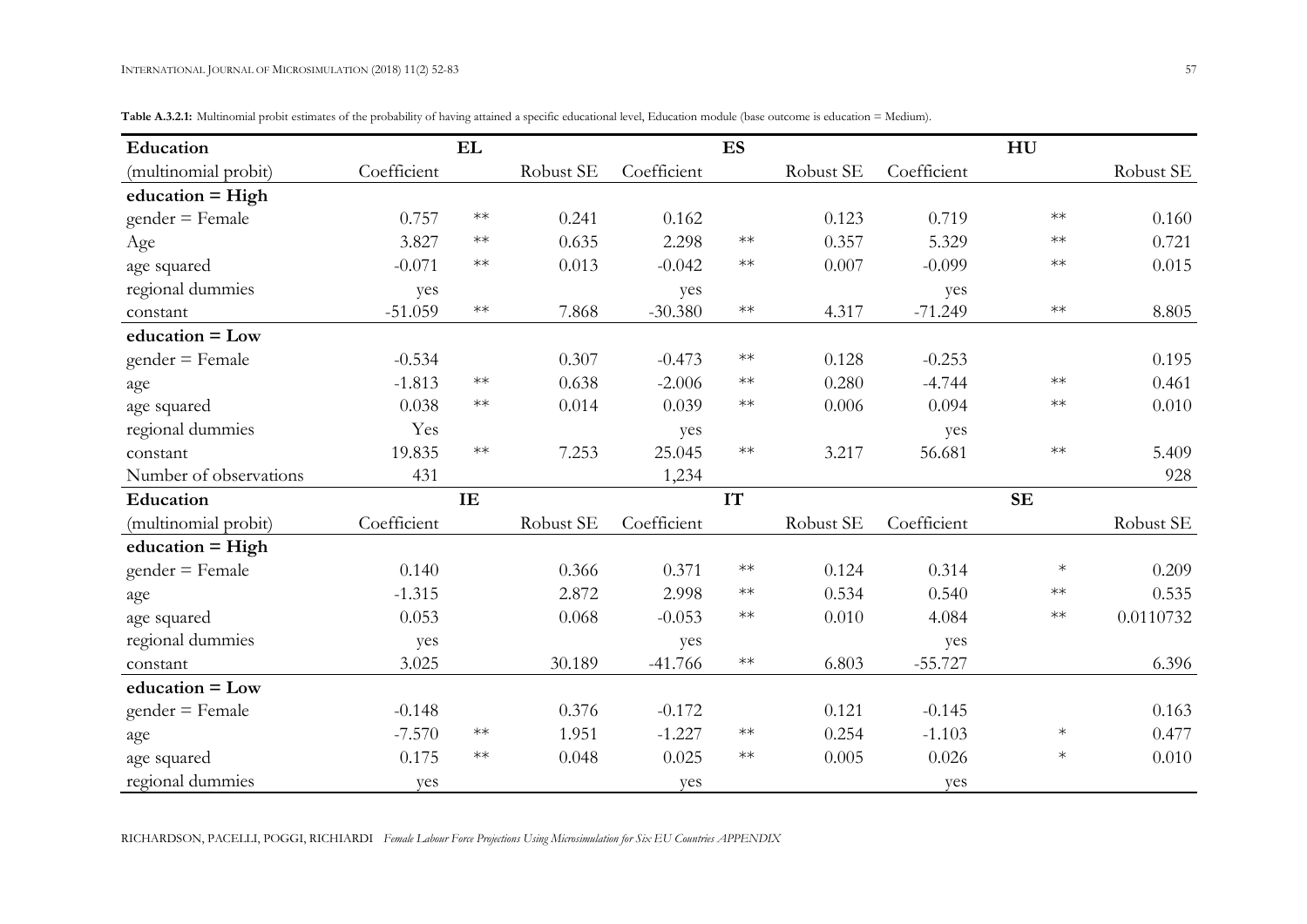| constant                                 | 79.188           | ⋇⋇ | 19.796 | $\sqrt{2}$<br>13.330 | ∗∗ | 2.941 | 10 つに<br>ل کی ل | $\overline{1}$<br>J. |
|------------------------------------------|------------------|----|--------|----------------------|----|-------|-----------------|----------------------|
| $\lambda$ T<br>Number of<br>observations | 210<br>$\sim$ 1. |    |        | $-4$<br>.            |    |       | 848             |                      |

Notes: Population at risk: former students aged 18-30 who have just left education.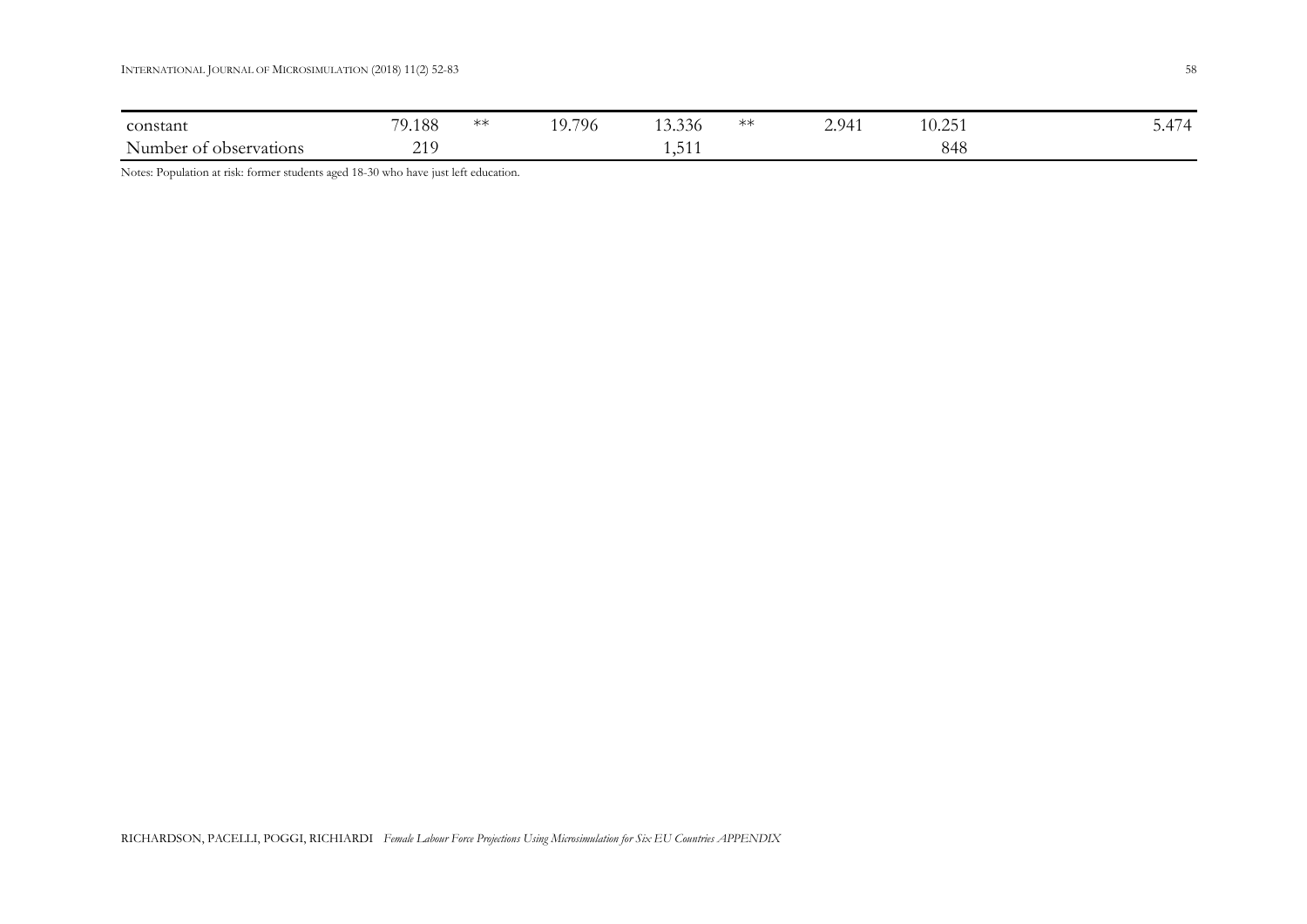### **A.4 Household composition**

The Household composition module is applied only to females, the reason being that family composition barely matters for the labour participation decisions of men. The module is comprised of two processes: (i) living in consensual union, and (ii) maternity.

### *A.4.1 Living in consensual union*

This process is estimated for all women aged 18-75 years who are not in education, and describes both union formation and union dissolution (due to any cause: divorce, widowhood, etc.). To limit endogeneity concerns, the main explanatory variables enter the specification as lags: lagged labour market participation status (active or retired), lagged student status, and lagged maternity status (whether or not the woman has children aged three years or below). Additional controls include age and education. Estimation results are reported in Table A.4.1.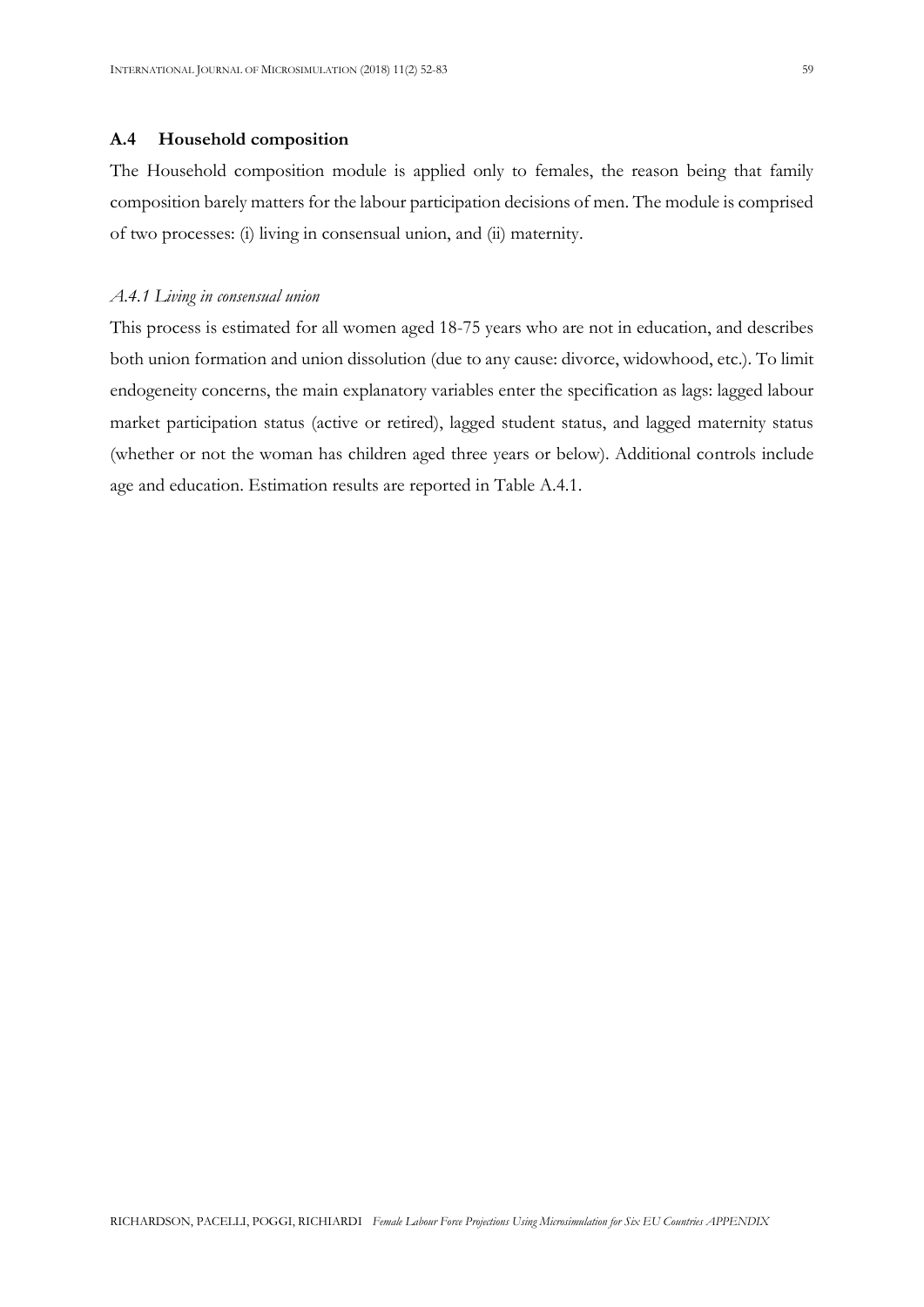| Living in union                |             | EL         |           |             | <b>ES</b>  |           |             | HU         |           |
|--------------------------------|-------------|------------|-----------|-------------|------------|-----------|-------------|------------|-----------|
| (probit)                       | Coefficient |            | Robust SE | Coefficient |            | Robust SE | Coefficient |            | Robust SE |
| $active(t-1)$                  | $-0.146$    | $\ast$     | 0.059     | $-0.098$    | $\ast$     | 0.040     | $-0.040$    |            | 0.050     |
| student $(t-1)$                | $-0.575$    | $\ast$     | 0.242     | $-0.726$    | $\ast\ast$ | 0.158     | $-0.253$    |            | 0.192     |
| living in union $(t-1)$        | 4.085       | $\ast\ast$ | 0.060     | 3.907       | $\ast\ast$ | 0.037     | 4.028       | $\ast\ast$ | 0.040     |
| children aged 3 or under (t-1) | $-0.036$    |            | 0.152     | 0.089       |            | 0.075     | 0.247       | $\ast$     | 0.113     |
| retired $(t-1)$                | 0.058       |            | 0.072     | 0.004       |            | 0.058     | $-0.010$    |            | 0.062     |
| age                            | 0.040       | $**$       | 0.011     | 0.026       | $\ast\ast$ | 0.007     | 0.021       | $\ast$     | 0.010     |
| age squared                    | $-0.001$    | $**$       | 0.000     | $-0.000$    | $\ast\ast$ | 0.000     | 0.000       | $\ast\ast$ | 0.000     |
| education = Medium             | 0.007       |            | 0.053     | $-0.059$    |            | 0.041     | 0.134       | $\ast\ast$ | 0.043     |
| $education = High$             | 0.151       | $\ast$     | 0.067     | 0.015       |            | 0.040     | 0.059       |            | 0.053     |
| regional dummies               | yes         |            |           | yes         |            |           | yes         |            |           |
| constant                       | $-2.374$    | $**$       | 0.256     | $-2.027$    | $\ast\ast$ | 0.171     | $-2.336$    | $\ast\ast$ | 0.236     |
| Pseudo $R^2$                   | 0.846       |            |           | 0.831       |            |           | 0.842       |            |           |
| Number of observations         | 16,725      |            |           | 33,353      |            |           | 24,977      |            |           |
| Living in union                |             | IE         |           |             | IT         |           |             | <b>SE</b>  |           |
| (probit)                       | Coefficient |            | Robust SE | Coefficient |            | Robust SE | Coefficient |            | Robust SE |
| $active(t-1)$                  | $-0.071$    |            | 0.071     | $-0.059$    |            | 0.039     | $-0.213$    | $\ast\ast$ | 0.073     |
| student $(t-1)$                | $-0.675$    |            | 0.471     | $-0.280$    | $\ast$     | 0.110     | $-0.548$    | $\ast\ast$ | 0.141     |
| living in union $(t-1)$        | 3.964       | $**$       | 0.095     | 4.304       | $\ast\ast$ | 0.035     | 3.092       | $\ast\ast$ | 0.050     |
| children aged 3 or under (t-1) | 0.552       | $\ast\ast$ | 0.140     | 0.137       |            | 0.092     | 0.704       | $\ast\ast$ | 0.085     |
| retired $(t-1)$                | $-0.573$    | $**$       | 0.135     | 0.043       |            | 0.044     | 0.001       |            | 0.089     |
| age                            | 0.152       | $\ast\ast$ | 0.019     | 0.029       | $\ast\ast$ | 0.007     | 0.089       | $\ast\ast$ | 0.011     |
| age squared                    | $-0.001$    | $**$       | 0.000     | $-0.000$    | $**$       | 0.000     | $-0.001$    | $\ast\ast$ | 0.000     |
| education = Medium             | 0.392       | $**$       | 0.079     | $-0.055$    |            | 0.035     | $-0.016$    |            | 0.054     |
| education $=$ High             | 0.300       | $\ast\ast$ | 0.087     | $-0.007$    |            | 0.050     | 0.031       |            | 0.057     |
| regional dummies               | yes         |            |           | Yes         |            |           | yes         |            |           |
| constant                       | $-6.280$    | $**$       | 0.529     | $-2.112$    | $\ast\ast$ | 0.156     | $-3.515$    | $\ast\ast$ | 0.271     |

**Table A.4.1.1:** Probit estimates of the probability of living in consensual union, Household composition module.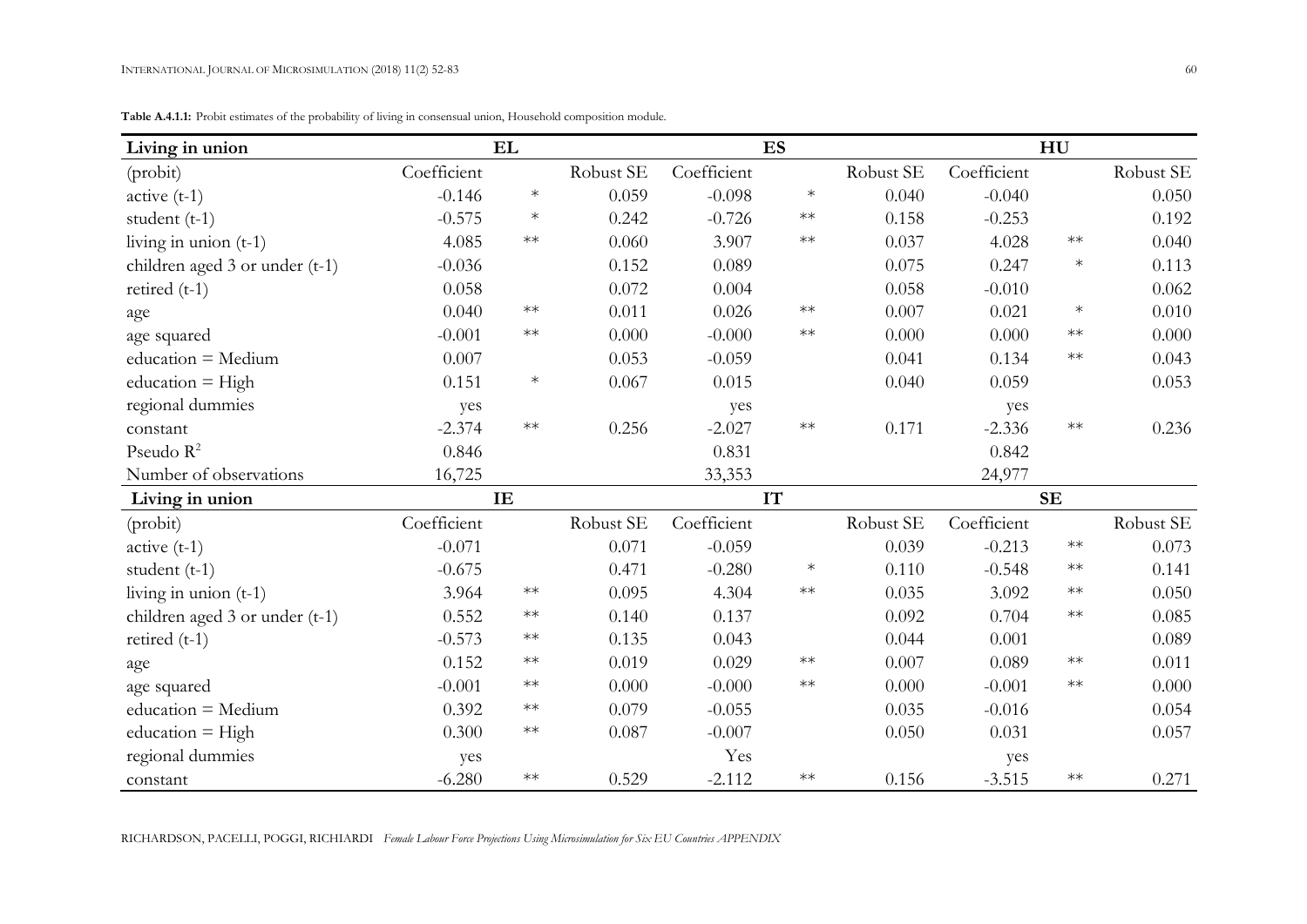| Pseudo $R^2$           | 796                    | 0.87    | 0.64 <sub>1</sub> |
|------------------------|------------------------|---------|-------------------|
| Number of observations | Q <sub>1</sub><br>0.01 | -48,036 | 3,596             |

Notes: Population at risk: females aged 18-75 who are not students.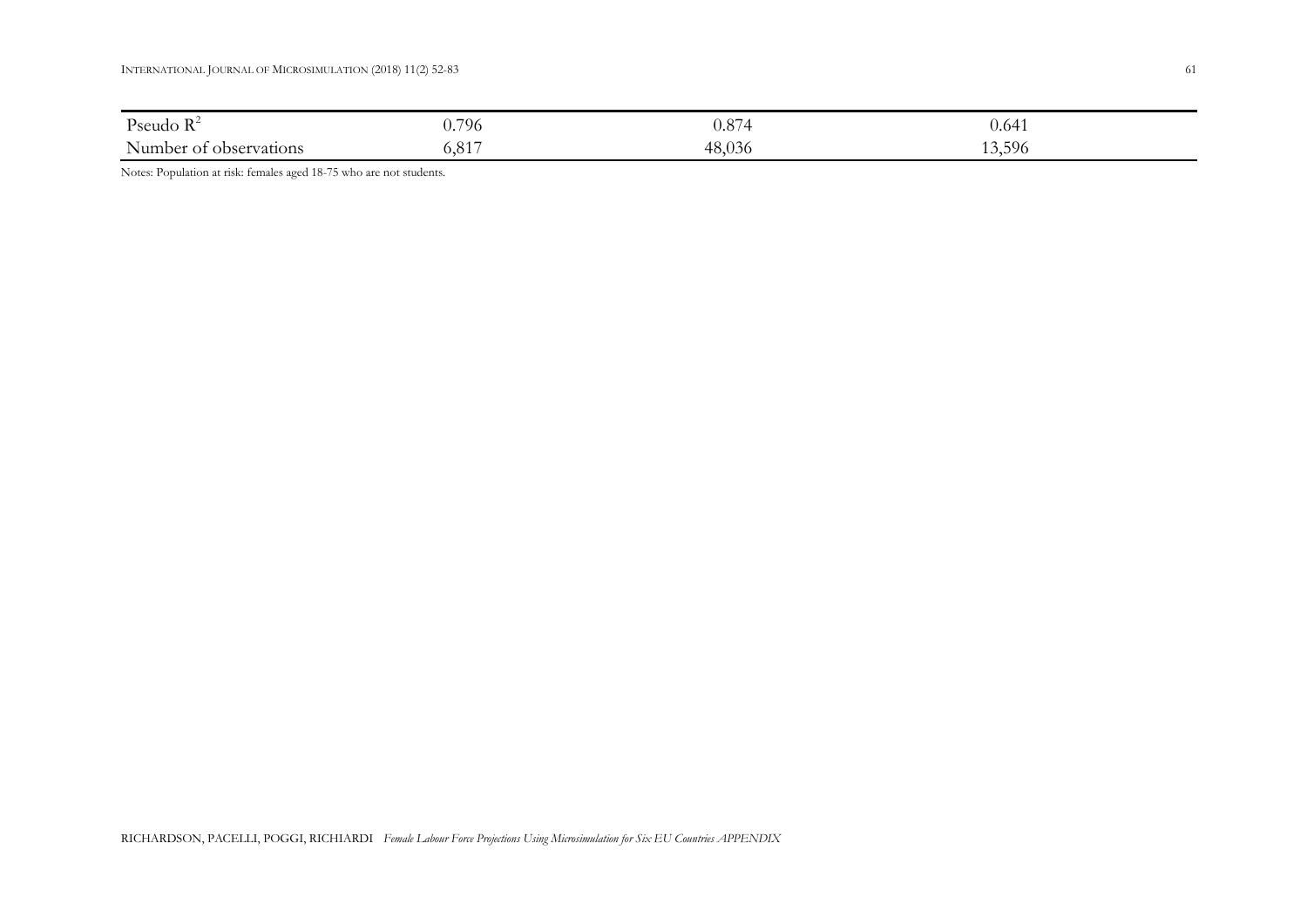#### *A.4.2 Maternity*

Females aged 18-45 (inclusive) enter the maternity module, where it is determined whether in the current year they have a new baby (the possibility of giving birth to more than one child per year is not considered). The specification controls for three policy parameters: the amount of regional childcare spending per child, the amount of parental leave benefits (expressed in % of GDP), and the availability of part-time jobs. On leave benefits are regulated by a national law, and we can safely assume that they are exogenous (data come from the OECD Family database). As for childcare, we use a measure of public provision of childcare, which under the hypothesis that policy makers respond only sluggishly to changes in the demand for childcare, can also be considered as exogenous. The data we use also come from the OECD Family database, and are available only at the national level. Finally, we use the share of part-time work among women in the 18-45 years age range in the region as a proxy of the availability of part-time opportunities. Under the assumption that use of part-time labour in firms is mainly driven by social norms and managerial culture, this is also exogenous.

The specification also controls for one alignment variable: the overall (national) fertility rate. In the simulation, this is derived from the official demographic projections. Including it among the covariates ensures that the implicit fertility rate coming from the simulations tracks the official projections — indeed, our process becomes a model of differential alignment around the target given by the demographic projections, whereas fertility is allowed to vary across sub-groups, as defined by gender, age, region and the other explanatory factors. Table A.4.2 reports the estimation results. Any further differences between the overall fertility rate coming from the simulation and that defined by the demographic projections is adjusted by an additional alignment process.

To exploit cross-country variation in policy variables, the model is estimated on pooled data for all countries, with regional dummies. Interaction between regional dummies and the variables of interest are used to permit differences in the returns of covariates across countries.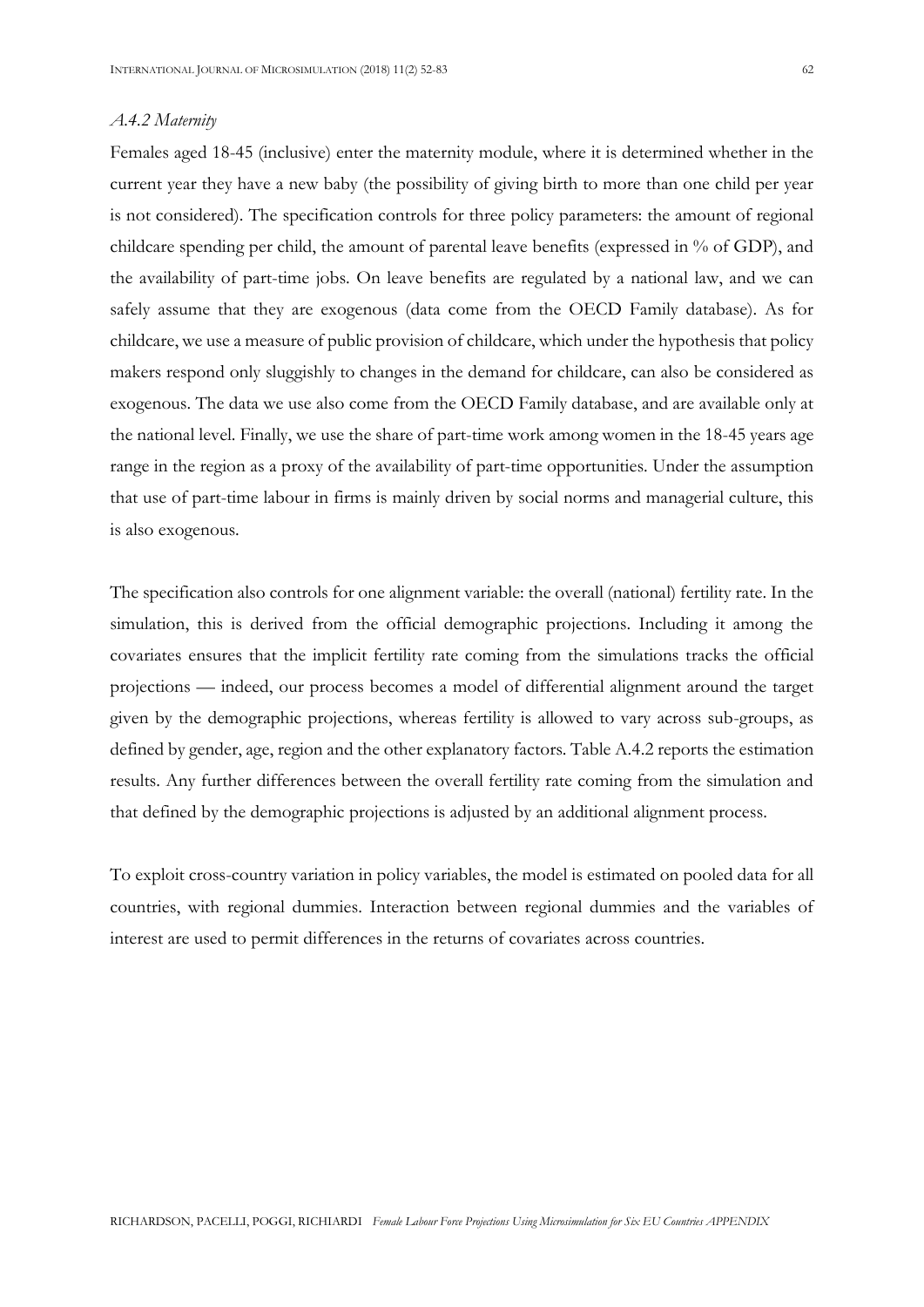**Table A.4.2.1:** Pooled probit estimates of the probability of having a child, Household composition module.

| Maternity                                     |             | EL         |           |             | <b>ES</b>  |           |             | HU         |           |
|-----------------------------------------------|-------------|------------|-----------|-------------|------------|-----------|-------------|------------|-----------|
| (pooled probit with country interactions)     | Coefficient |            | Robust SE | Coefficient |            | Robust SE | Coefficient |            | Robust SE |
| public childcare exp. / child (000 \$PPP)     | 0.148       | $\ast\ast$ | 0.015     | 0.148       | $**$       | 0.015     | 0.148       | $\ast\ast$ | 0.015     |
| on leave benefits (weeks)                     | $-0.004$    |            | 0.010     | $-0.00$     |            | 0.010     | $-0.004$    |            | 0.0102    |
| availability of part-time work $\binom{0}{0}$ | 1.298       |            | 0.955     | 1.298       |            | 0.955     | 1.298       |            | 0.9554    |
| $active (t-1)$                                | 0.059       |            | 0.044     | 0.059       |            | 0.044     | 0.059       |            | 0.0438    |
| student $(t-1)$                               | $-0.126$    |            | 0.099     | $-0.126$    |            | 0.099     | $-0.126$    |            | 0.0994    |
| living in union $(t-1)$                       | 0.768       | $**$       | 0.050     | 0.768       | $\ast\ast$ | 0.050     | 0.768       | $\ast\ast$ | 0.0498    |
| children aged 3 or under (t-1)                | 0.310       | $\ast$     | 0.134     | $-0.650$    | $**$       | 0.099     | $-0.405$    | $\ast$     | 0.1639    |
| children aged $4-12$ (t-1)                    | $-0.553$    | $**$       | 0.182     | $-0.393$    | $\ast\ast$ | 0.079     | $-0.678$    | $**$       | 0.1721    |
| age                                           | 0.262       | $\ast\ast$ | 0.030     | 0.262       | $\ast\ast$ | 0.030     | 0.262       | $\ast\ast$ | 0.0303    |
| age squared                                   | $-0.005$    | $**$       | 0.001     | $-0.005$    | $**$       | 0.001     | $-0.005$    | $**$       | 0.0005    |
| $education = Medium$                          | 0.039       |            | 0.043     | 0.039       |            | 0.043     | 0.039       |            | 0.043     |
| $education = High$                            | 0.163       | $\ast\ast$ | 0.045     | 0.163       | $\ast\ast$ | 0.045     | 0.163       | $**$       | 0.045     |
| regional dummies                              | Yes         |            |           | yes         |            |           | yes         |            |           |
| fertility rate                                | 27.476      | $**$       | 2.875     | 27.476      | $\ast\ast$ | 2.875     | 27.476      | $\ast\ast$ | 2.875     |
| constant                                      | $-6.513$    | $\ast\ast$ | 0.589     | $-6.513$    | $\ast\ast$ | 0.589     | $-6.513$    | $\ast\ast$ | 0.589     |
| Maternity                                     |             | IE         |           |             | IT         |           | <b>SE</b>   |            |           |
| (pooled probit with country interactions)     | Coefficient |            | Robust SE | Coefficient |            | Robust SE | Coefficient |            | Robust SE |
| public childcare exp. / child (000 \$PPP)     | 0.148       | $\ast\ast$ | 0.015     | 0.148       | $\ast\ast$ | 0.015     | 0.148       | $\ast\ast$ | 0.015     |
| on leave benefits (weeks)                     | $-0.004$    |            | 0.010     | $-0.004$    |            | 0.010     | $-0.004$    |            | 0.010     |
| availability of part-time work (%)            | 1.298       |            | 0.955     | 1.298       |            | 0.955     | 1.298       |            | 0.955     |
| $active(t-1)$                                 | 0.059       |            | 0.044     | 0.059       |            | 0.044     | 0.059       |            | 0.044     |
| student $(t-1)$                               | $-0.126$    |            | 0.099     | $-0.126$    |            | 0.099     | $-0.126$    |            | 0.099     |
| living in union $(t-1)$                       | 0.768       | $\ast\ast$ | 0.050     | 0.768       | $**$       | 0.050     | 0.768       | $\ast\ast$ | 0.050     |
| children aged 3 or under (t-1)                | $-0.317$    |            | 0.266     | $-0.871$    | $\ast\ast$ | 0.090     | $-0.977$    | $\ast\ast$ | 0.178     |
| children aged $4-12$ (t-1)                    | $-0.368$    |            | 0.246     | $-0.467$    | $**$       | 0.057     | $-0.716$    | $\ast\ast$ | 0.140     |
| age                                           | 0.262       | $**$       | 0.030     | 0.262       | $**$       | 0.030     | 0.262       | $**$       | 0.030     |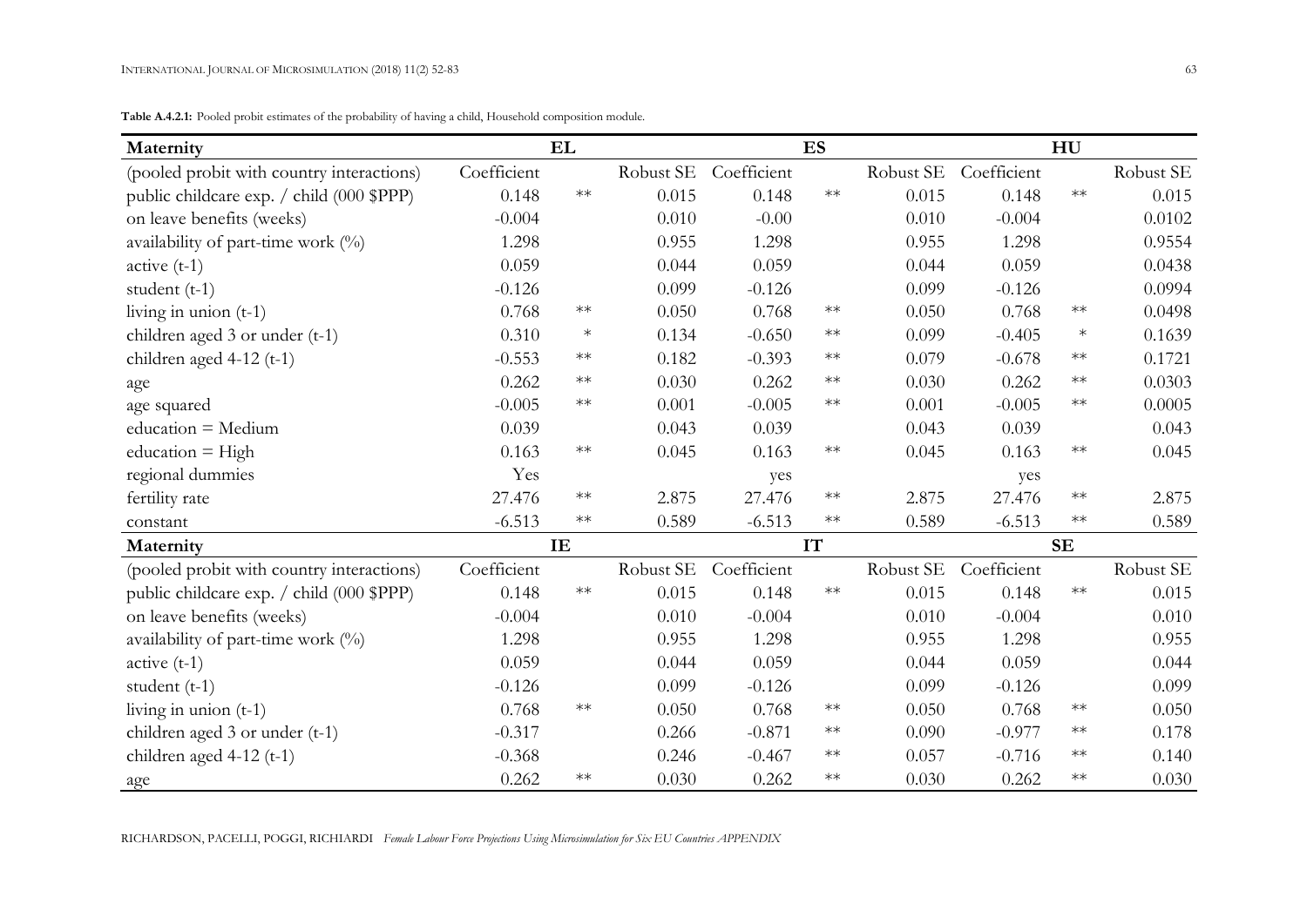| age squared                       | $-0.005$ | $\ast\ast$ | 0.001 | $-0.005$ | $**$ | 0.001 | $-0.005$ | $**$ | 0.001 |
|-----------------------------------|----------|------------|-------|----------|------|-------|----------|------|-------|
| $education = Medium$              | 0.039    |            | 0.043 | 0.039    |      | 0.043 | 0.039    |      | 0.043 |
| education $=$ High                | 0.163    | $***$      | 0.045 | 0.163    | $**$ | 0.045 | 0.163    | $**$ | 0.045 |
| regional dummies                  | yes      |            |       | Yes      |      |       | yes      |      |       |
| fertility                         | 27.476   | $**$       | 2.875 | 27.476   | $**$ | 2.875 | 27.476   | $**$ | 2.875 |
| constant                          | $-6.513$ | $**$       | 0.589 | $-6.513$ | $**$ | 0.589 | $-6.513$ | $**$ | 0.589 |
| Pseudo $R^2 = 0.179$              |          |            |       |          |      |       |          |      |       |
| Number of observations $= 60,019$ |          |            |       |          |      |       |          |      |       |

Notes: Population at risk: females aged 18-45 who are not students.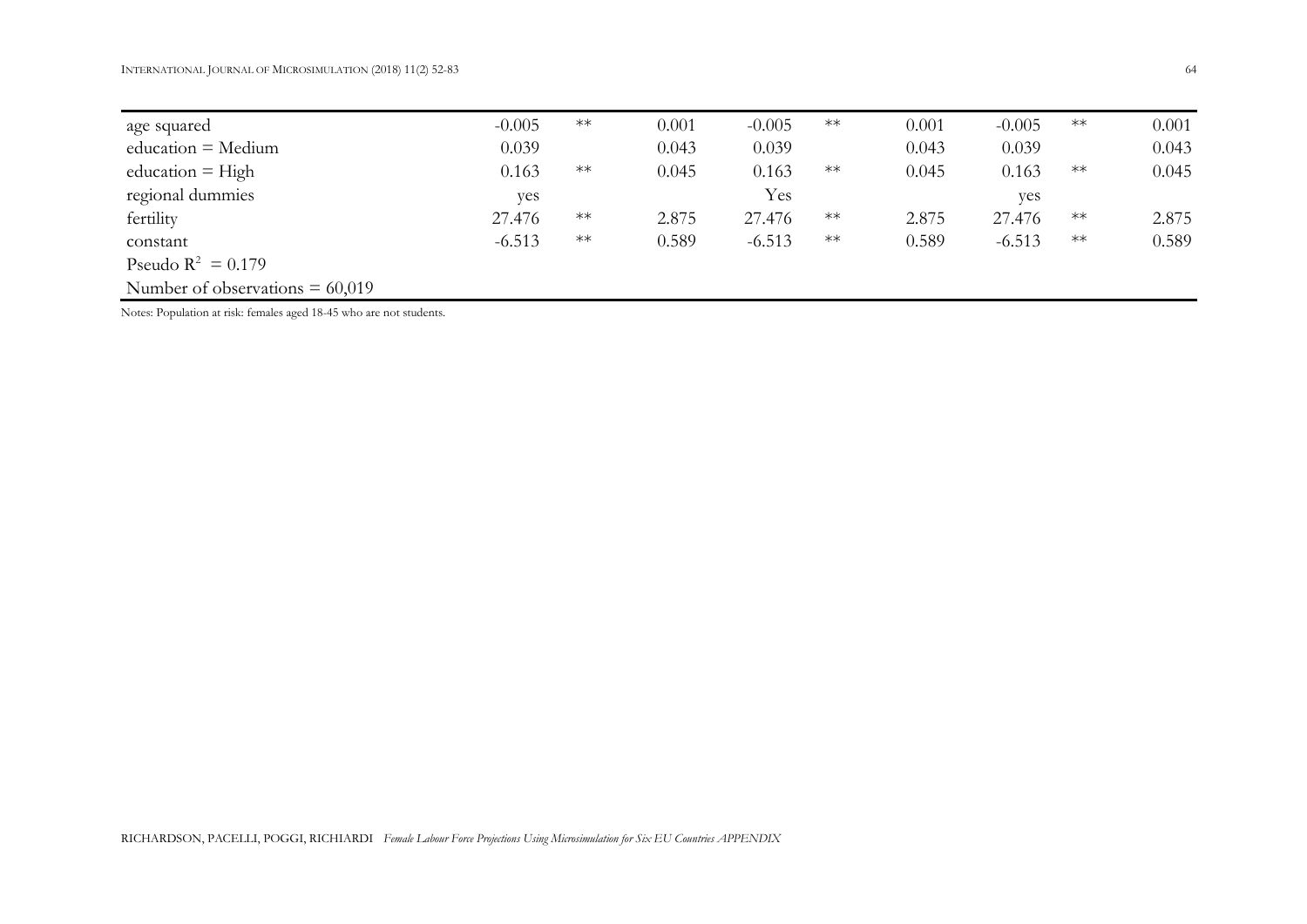The fact that fertility (and mortality) rates are exogenously given (those embedded in the projections) is potentially problematic given our focus on female labour supply: policies aimed at providing services to women of childbearing age —childcare for instance— which are meant to sustain labour force participation, might also foster an increase in maternity, which feeds back negatively into labour supply. The alternative is having a fully-fledged microfounded demographic module, which is outside of the scope of the present model. To get around this problem in a simple way, we allow flags to be switched on when a new baby is born, without new individuals actually entering the simulated population. The model can then be run either by aligning the number of flags switched on to the number of new babies born each year according to the official demographic projections, which ensures internal consistency of the model at the cost of treating fertility rates as exogenous, or without alignment — that is, allowing women to have more children than the numbers predicted by the official projections. This feature will be exploited in the policy experiments of our companion paper (Richardson, Pacelli, & Richiardi, 2016).

## **A.5 Labour market**

The labour market module is comprised of three processes: (i) retirement, (ii) participation, and (iii) employment. Each process is estimated separately for men and women.

## *A.5.1 Retirement*

A differential *d<sup>i</sup>* between the mean retirement age and an individual retirement age is drawn for each simulated individual when he or she reaches the age of 45 —which we consider as the minimum retirement age— from a normal distribution with mean 0 and a standard deviation equal to that observed in the EU-SILC data.<sup>4</sup> Then, we specify in the scenario parameters the evolution of the mean retirement age, by gender (as a default, we simply extrapolate linearly from the data). Finally, at each simulation time we compute an individual retirement threshold equal to mean retirement age plus the individual differential *di*. Individuals retire if their age is above the threshold. Table A.5.1 reports the estimated mean and standard deviation of retirement age.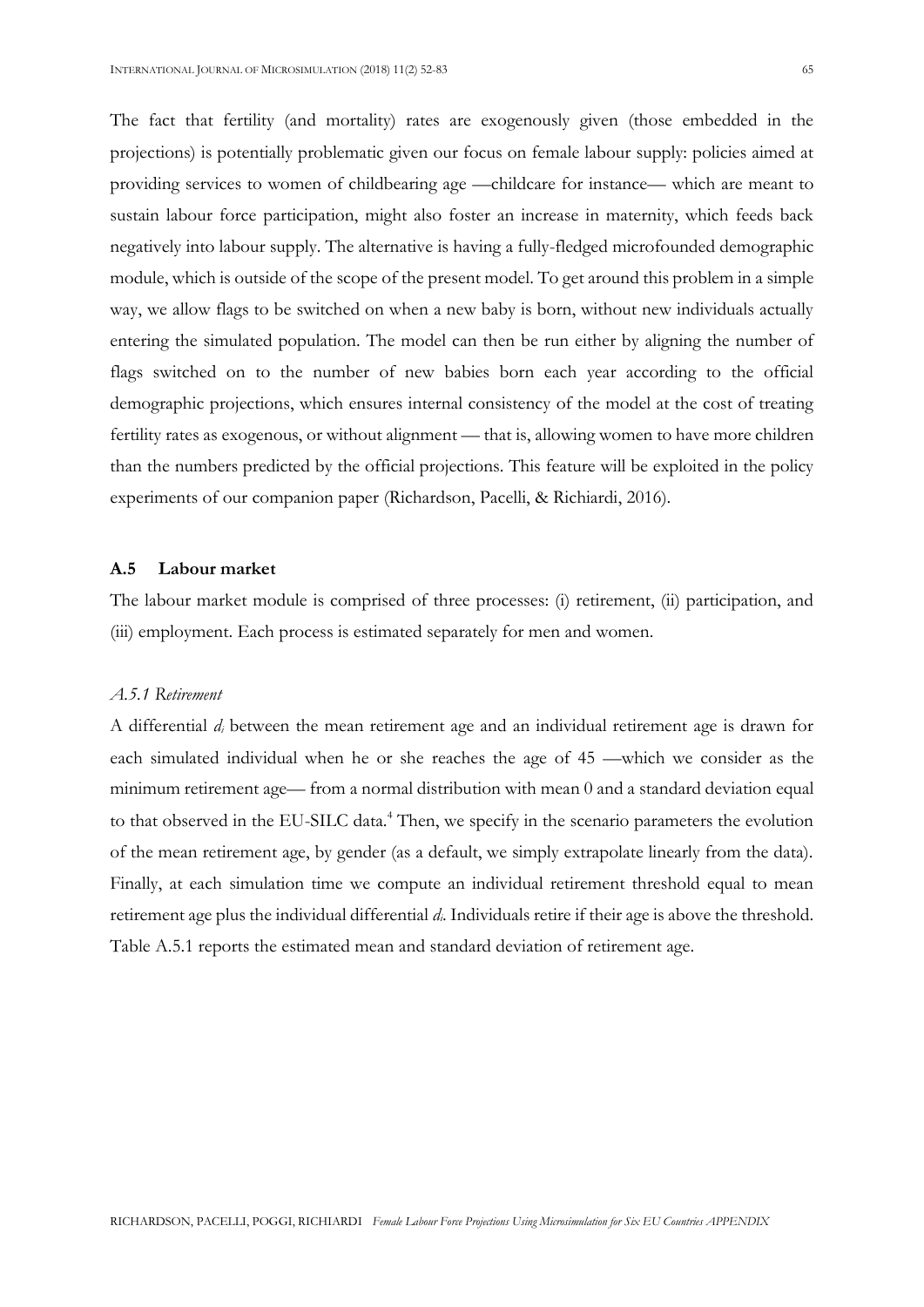| <b>Observed</b>   | EL   |     | ES   |     | HU   |                 | IE   |     | IT   |     | <b>SE</b> |                 |
|-------------------|------|-----|------|-----|------|-----------------|------|-----|------|-----|-----------|-----------------|
| retirement age    | Mean | SD. | Mean | SD  | Mean | SD <sub>1</sub> | Mean | SD. | Mean | SD. | Mean      | SD <sub>1</sub> |
| $gender = Male$   |      |     |      |     |      |                 |      |     |      |     |           |                 |
| 2007              | 63.3 | 6.0 | 63.6 | 5.4 | 61.8 | 2.5             | 64.5 | 1.1 | 62.3 | 7.0 | 65.8      | 4.7             |
| 2008              | 62.2 | 5.6 | 63.4 | 4.3 | 59.7 | 5.7             | 63.8 | 4.9 | 63.6 | 6.7 | 65.0      | 2.8             |
| 2009              | 62.5 | 5.2 | 63.2 | 4.1 | 60.9 | 5.8             | 65.1 | 4.4 | 62.9 | 6.4 | 65.3      | 3.8             |
| 2010              | 61.1 | 6.0 | 63.5 | 3.7 | 59.4 | 5.3             |      |     | 64.2 | 6.2 | 65.3      | 2.6             |
| 2011              | 62.0 | 6.0 | 62.5 | 6.0 | 60.1 | 6.0             |      |     | 63.3 | 6.1 | 66.2      | 3.1             |
| $gender = Female$ |      |     |      |     |      |                 |      |     |      |     |           |                 |
| 2007              | 60.6 | 5.5 | 63.5 | 5.0 | 59.3 | 3.3             | 66.2 | 0.8 | 63.5 | 6.5 | 64.4      | 3.4             |
| 2008              | 59.8 | 5.1 | 63.9 | 4.3 | 60.3 | 4.1             | 62.1 | 5.2 | 64.0 | 6.9 | 63.5      | 5.4             |
| 2009              | 59.0 | 8.0 | 63.6 | 3.5 | 60.0 | 3.8             | 61.9 | 7.4 | 63.5 | 6.9 | 63.6      | 5.1             |
| 2010              | 60.7 | 6.6 | 64.4 | 3.6 | 59.9 | 4.7             |      |     | 64.2 | 6.5 | 65.6      | 2.3             |
| 2011              | 58.9 | 6.0 | 63.1 | 5.9 | 60.8 | 4.6             |      |     | 65.5 | 6.6 | 65.3      | 2.6             |

**Table A.5.1.1:** Distribution of retirement age.

### *A.5.2 Labour force participation*

Labour force participation is estimated separately for men and women, conditional on not being retired nor a student. Female participation rates are also estimated separately for women with children aged 3 years or under, women with children aged 4-12 years inclusive, and women without children or with children aged 13 years or over. The specification for females with very young children (0-3 years old) closely resembles that for maternity, without the fertility rate and with the addition of a 0-1 indicator for the crisis (year 2009 and beyond). In the simulations, the coefficient of this variable is a scenario parameter to model the dynamics of the recovery. As a default, it is decreased linearly up to 2020 (2030 for Greece), when we assume that the effects of the crisis will be over. The specification for females with children aged 4-12 years old does not include the family related policy variables (childcare expenditure and on-leave benefits), but still includes the availability of part time work. The specification for women without children or with older children also does not include the availability of part-time work. The model is estimated on pooled data for all countries, with country interactions introduced when appropriate (this explains why some coefficients are equal for all countries, while other differ). Tables A.5.2.1-A.5.2.3 report the estimation results. Notice that the positive coefficient for leave benefits on labour market participation is due to the fact that people on leave benefits are recorded as employed.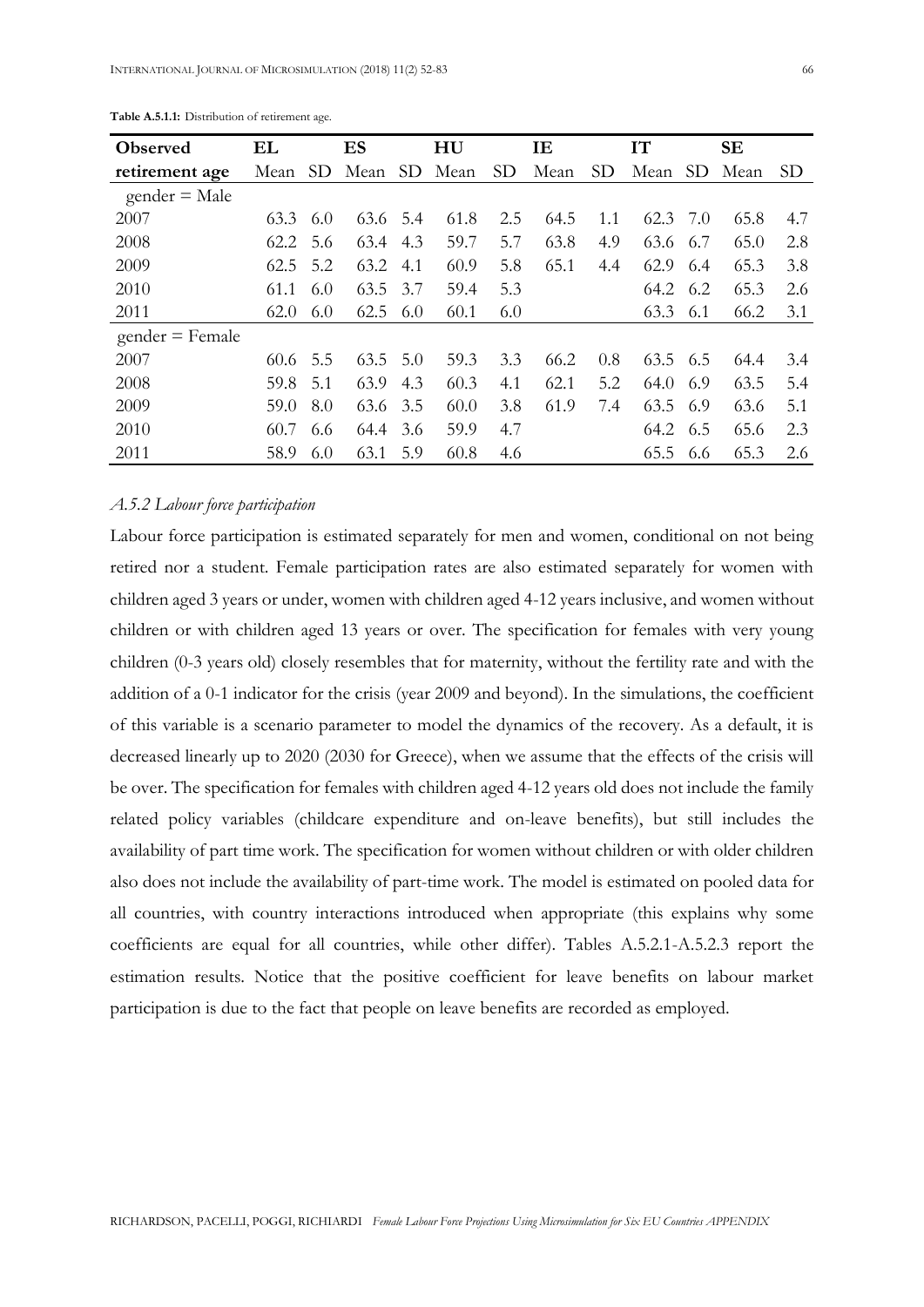**Table A.5.2.1:** Pooled probit estimates of the probability of being active, Labour market module.

| Labour<br>market<br>participation         |             |            |           |             |            |           |             |            |           |
|-------------------------------------------|-------------|------------|-----------|-------------|------------|-----------|-------------|------------|-----------|
| Females with children aged 0-3 only       |             | EL         |           |             | <b>ES</b>  |           |             | HU         |           |
| (pooled probit with country interactions) | Coefficient |            | Robust SE | Coefficient |            | Robust SE | Coefficient |            | Robust SE |
| public childcare exp. / child (000 \$PPP) | 0.077       | $\ast\ast$ | 0.020     | 0.077       | $\ast\ast$ | 0.020     | 0.077       | $\ast\ast$ | 0.020     |
| on leave benefits (weeks)                 | 0.045       | $**$       | 0.015     | 0.045       | $**$       | 0.015     | 0.045       | $\ast\ast$ | 0.015     |
| availability of part-time work (%)        | 2.489       |            | 1.713     | 2.489       |            | 1.713     | 2.489       |            | 1.713     |
| $active (t-1)$                            | 2.442       | $\ast\ast$ | 0.290     | 1.448       | $\ast\ast$ | 0.127     | 0.296       | $\ast$     | 0.153     |
| student $(t-1)$                           | 0.311       |            | 0.219     | 0.311       |            | 0.219     | 0.311       |            | 0.219     |
| living in union $(t-1)$                   | $-0.178$    | $\ast$     | 0.086     | $-0.178$    | $\ast$     | 0.086     | $-0.178$    | $\ast$     | 0.086     |
| age                                       | 0.122       | $\ast\ast$ | 0.047     | 0.122       | $\ast\ast$ | 0.047     | 0.122       | $\ast\ast$ | 0.047     |
| age squared                               | $-0.002$    | $\ast$     | 0.001     | $-0.002$    | $\ast$     | 0.001     | $-0.002$    | $\ast$     | 0.001     |
| education = Medium                        | 0.233       | $**$       | 0.069     | 0.233       | $**$       | 0.069     | 0.233       | $**$       | 0.069     |
| education $=$ High                        | 0.608       | $\ast\ast$ | 0.081     | 0.608       | $\ast\ast$ | 0.081     | 0.608       | $\ast\ast$ | 0.081     |
| regional dummies                          | yes         |            |           | yes         |            |           | yes         |            |           |
| crisis (year>2008)                        | $-0.113$    |            | 0.070     | $-0.113$    |            | 0.070     | $-0.113$    |            | 0.070     |
| constant                                  | $-4.313$    | $\ast\ast$ | 0.903     | $-4.313$    | $\ast\ast$ | 0.903     | $-4.313$    | $\ast\ast$ | 0.903     |
| participation<br>Labour<br>market         |             |            |           |             |            |           |             |            |           |
| Females with children aged 0-3 only       |             | IE         |           |             | <b>IT</b>  |           |             | <b>SE</b>  |           |
| (pooled probit with country interactions) | Coefficient |            | Robust SE | Coefficient |            | Robust SE | Coefficient |            | Robust SE |
| public childcare exp. / child (000 \$PPP) | 0.077       | $**$       | 0.020     | 0.077       | $\ast\ast$ | 0.020     | 0.077       | $\ast\ast$ | 0.020     |
| on leave benefits (weeks)                 | 0.045       | $**$       | 0.015     | 0.045       | $**$       | 0.015     | 0.045       | $\ast\ast$ | 0.015     |
| availability of part-time work $(\%)$     | 2.489       |            | 1.713     | 2.489       |            | 1.713     | 2.489       |            | 1.713     |
| $active (t-1)$                            | 2.598       | $**$       | 0.527     | 1.578       | $**$       | 0.092     | 0.892       | $\ast\ast$ | 0.290     |
| student $(t-1)$                           | 0.311       |            | 0.219     | 0.311       |            | 0.219     | 0.311       |            | 0.219     |
| living in union $(t-1)$                   | $-0.178$    | $\ast$     | 0.086     | $-0.178$    | $\ast$     | 0.086     | $-0.178$    | $\ast$     | 0.086     |
| age                                       | 0.122       | $**$       | 0.047     | 0.122       | $**$       | 0.047     | 0.122       | $**$       | 0.047     |
| age squared                               | $-0.002$    | $\ast$     | 0.001     | $-0.002$    | $\ast$     | 0.001     | $-0.002$    | $\ast$     | 0.001     |
| $education = Medium$                      | 0.233       | $**$       | 0.069     | 0.233       | $**$       | 0.069     | 0.233       | $**$       | 0.069     |
| education $=$ High                        | 0.608       | $**$       | 0.081     | 0.608       | $**$       | 0.081     | 0.608       | $**$       | 0.081     |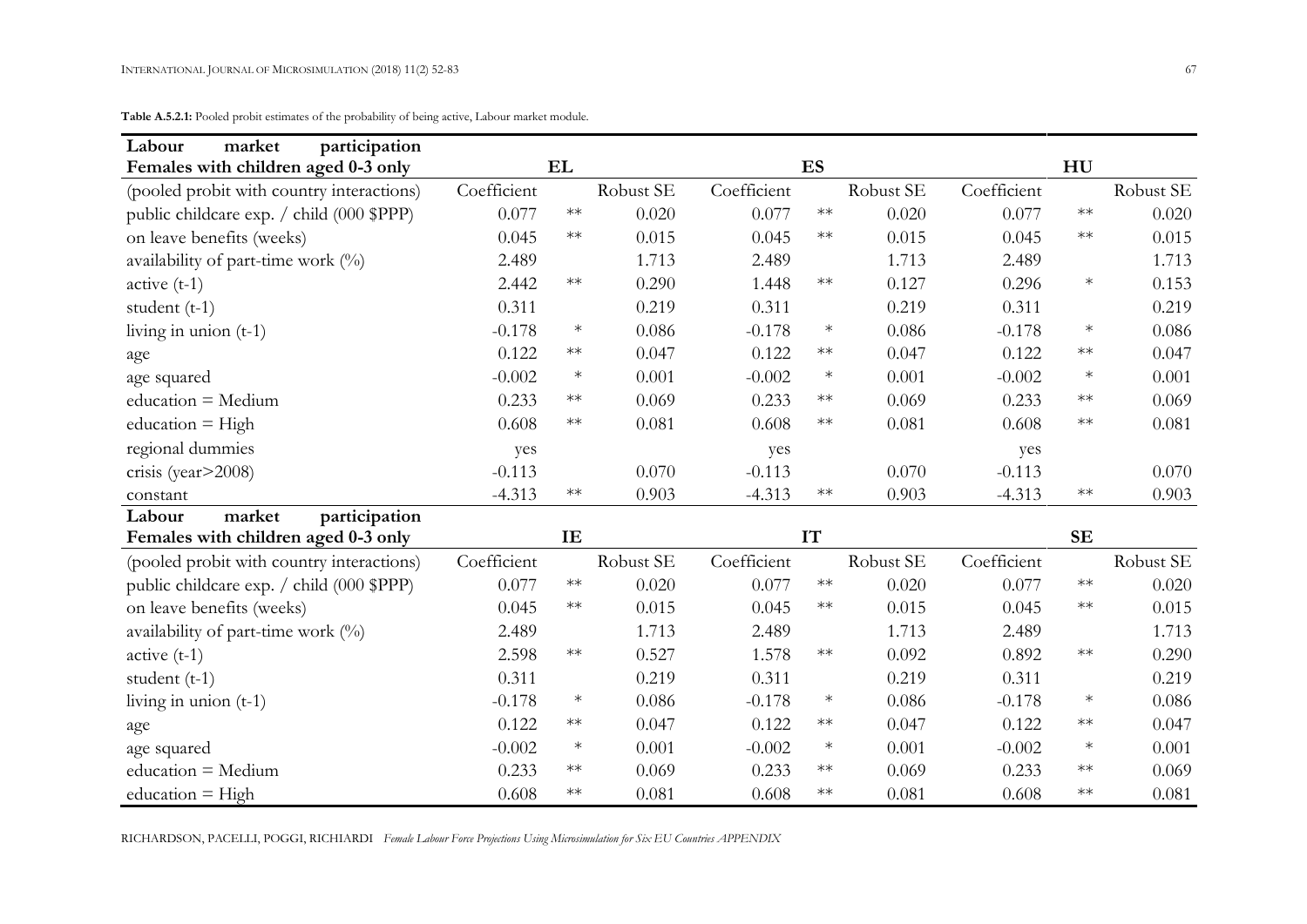| regional dummies                 | yes      |      |       | yes      |      |       | yes      |      |       |
|----------------------------------|----------|------|-------|----------|------|-------|----------|------|-------|
| crisis (year $>$ 2008)           | $-0.113$ |      | 0.070 | $-0.113$ |      | 0.070 | $-0.113$ |      | 0.070 |
| constant                         | $-4.313$ | $**$ | 0.903 | $-4.313$ | $**$ | 0.903 | $-4.313$ | $**$ | 0.903 |
| Pseudo $R^2 = 0.400$             |          |      |       |          |      |       |          |      |       |
| Number of observations $= 3,531$ |          |      |       |          |      |       |          |      |       |

Notes: Population at risk: females aged 18-74 years who are not students nor retired with children aged 0-3 years.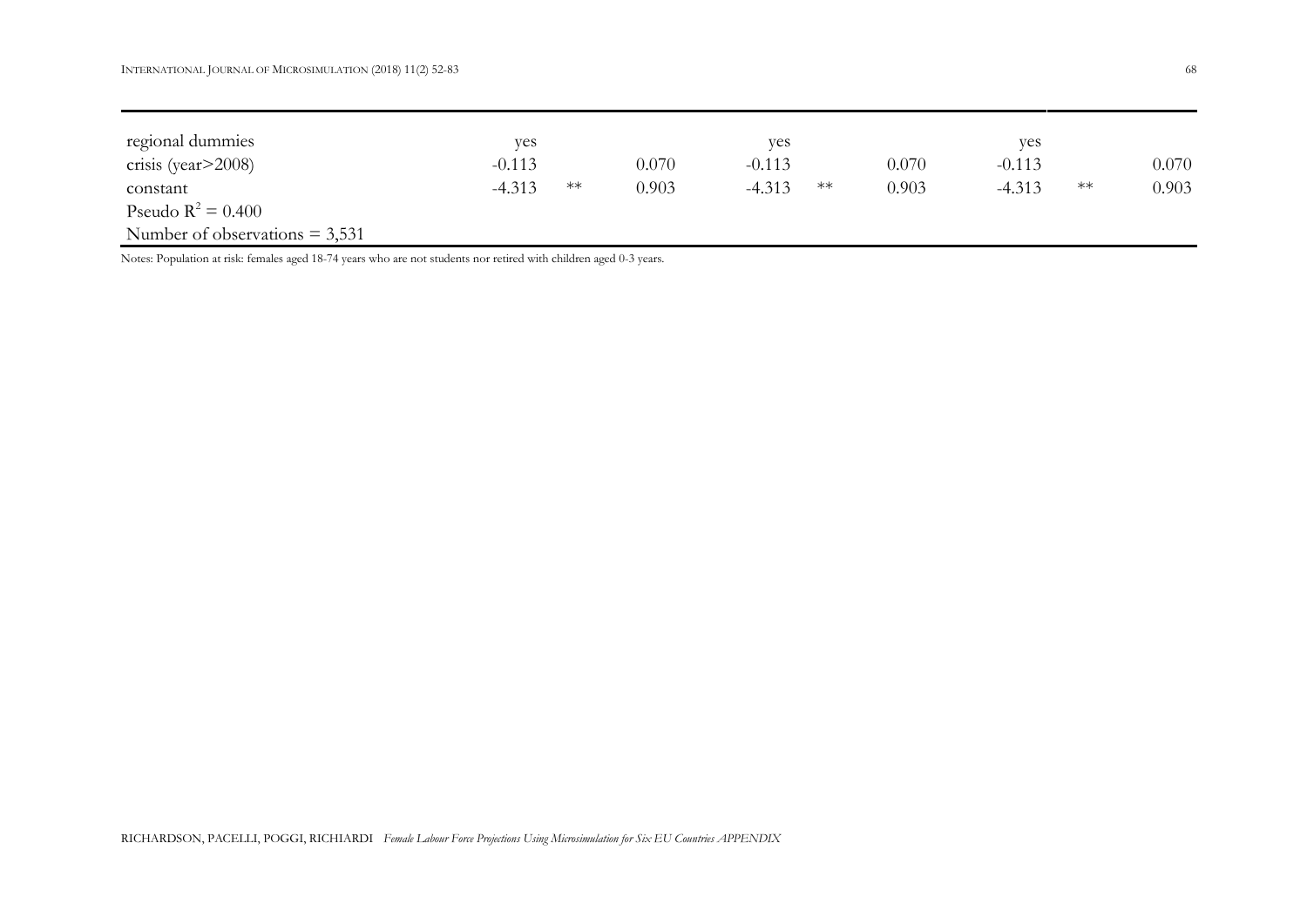Pseudo  $R^2 = 0.475$ 

| Labour market participation               |             |            |           |             |            |           |             |            |           |
|-------------------------------------------|-------------|------------|-----------|-------------|------------|-----------|-------------|------------|-----------|
| Females with children aged 4-12 only      |             | EL         |           |             | ES         |           |             | HU         |           |
| (pooled probit with country interactions) | Coefficient |            | Robust SE | Coefficient |            | Robust SE | Coefficient |            | Robust SE |
| availability of part-time work $(%)$      | 2.029       | $\ast$     | 0.881     | 2.029       | $\ast$     | 0.881     | 2.029       | $\ast$     | 0.881     |
| $active(t-1)$                             | 3.159       | $\ast\ast$ | 0.210     | 1.993       | $\ast\ast$ | 0.065     | 1.787       | $\ast\ast$ | 0.080     |
| student $(t-1)$                           | 1.307       | $\ast\ast$ | 0.273     | 1.307       | $\ast\ast$ | 0.273     | 1.307       | $\ast\ast$ | 0.273     |
| living in union $(t-1)$                   | $-0.195$    | $\ast\ast$ | 0.051     | $-0.195$    | $**$       | 0.051     | $-0.195$    | $**$       | 0.051     |
| age                                       | 0.046       |            | 0.026     | 0.046       |            | 0.026     | 0.046       |            | 0.026     |
| age squared                               | $-0.001$    | $\ast$     | 0.000     | $-0.001$    | $\ast$     | 0.000     | $-0.001$    | $\ast$     | 0.000     |
| education = Medium                        | 0.234       | $\ast\ast$ | 0.036     | 0.234       | $**$       | 0.036     | 0.234       | $\ast\ast$ | 0.036     |
| education = $High$                        | 0.283       |            | 0.184     | 0.416       | $\ast\ast$ | 0.066     | 0.703       | $\ast\ast$ | 0.131     |
| regional dummies                          | yes         |            |           | yes         |            |           | yes         |            |           |
| crisis (year>2008)                        | $-0.017$    |            | 0.037     | $-0.017$    |            | 0.037     | $-0.017$    |            | 0.037     |
| constant                                  | $-1.530$ ** |            | 0.512     | $-1.530$ ** |            | 0.512     | $-1.530$    | $**$       | 0.512     |
| Labour market participation               |             |            |           |             |            |           |             |            |           |
| Females with children aged 4-12 only      |             | IE         |           |             | IT         |           |             | <b>SE</b>  |           |
| (pooled probit with country interactions) | Coefficient |            | Robust SE | Coefficient |            | Robust SE | Coefficient |            | Robust SE |
| availability of part-time work $(\%)$     | 2.029       | $\ast$     | 0.881     | 2.029       | $\ast$     | 0.881     | 2.029       | $\ast$     | 0.881     |
| $active (t-1)$                            | 2.328       | $\ast\ast$ | 0.174     | 2.269       | $\ast\ast$ | 0.058     | 1.666       | $\ast\ast$ | 0.238     |
| student $(t-1)$                           | 1.307       | $\ast\ast$ | 0.273     | 1.307       | $\ast\ast$ | 0.273     | 1.307       | $\ast\ast$ | 0.273     |
| living in union $(t-1)$                   | $-0.195$    | $\ast\ast$ | 0.051     | $-0.195$    | $**$       | 0.051     | $-0.195$    | $\ast\ast$ | 0.051     |
| age                                       | 0.046       |            | 0.026     | 0.046       |            | 0.026     | 0.046       |            | 0.026     |
| age squared                               | $-0.001$    | $\ast$     | 0.000     | $-0.001$    | $\ast$     | 0.000     | $-0.001$    | $\ast$     | 0.000     |
| $education = Medium$                      | 0.234       | $\ast\ast$ | 0.036     | 0.234       | $\ast\ast$ | 0.036     | 0.234       | $**$       | 0.036     |
| education = $High$                        | 0.196       |            | 0.181     | 0.587       | $\ast\ast$ | 0.083     | 0.964       | $**$       | 0.284     |
| regional dummies                          | yes         |            |           | yes         |            |           | yes         |            |           |
| crisis (year>2008)                        | $-0.017$    |            | 0.037     | $-0.017$    |            | 0.037     | $-0.017$    |            | 0.037     |
| constant                                  | $-1.530$    | $\ast\ast$ | 0.512     | $-1.530$ ** |            | 0.512     | $-1.530$    | $**$       | 0.512     |

#### **Table A.5.2.2:** Pooled probit estimates of the probability of being active, Labour market module.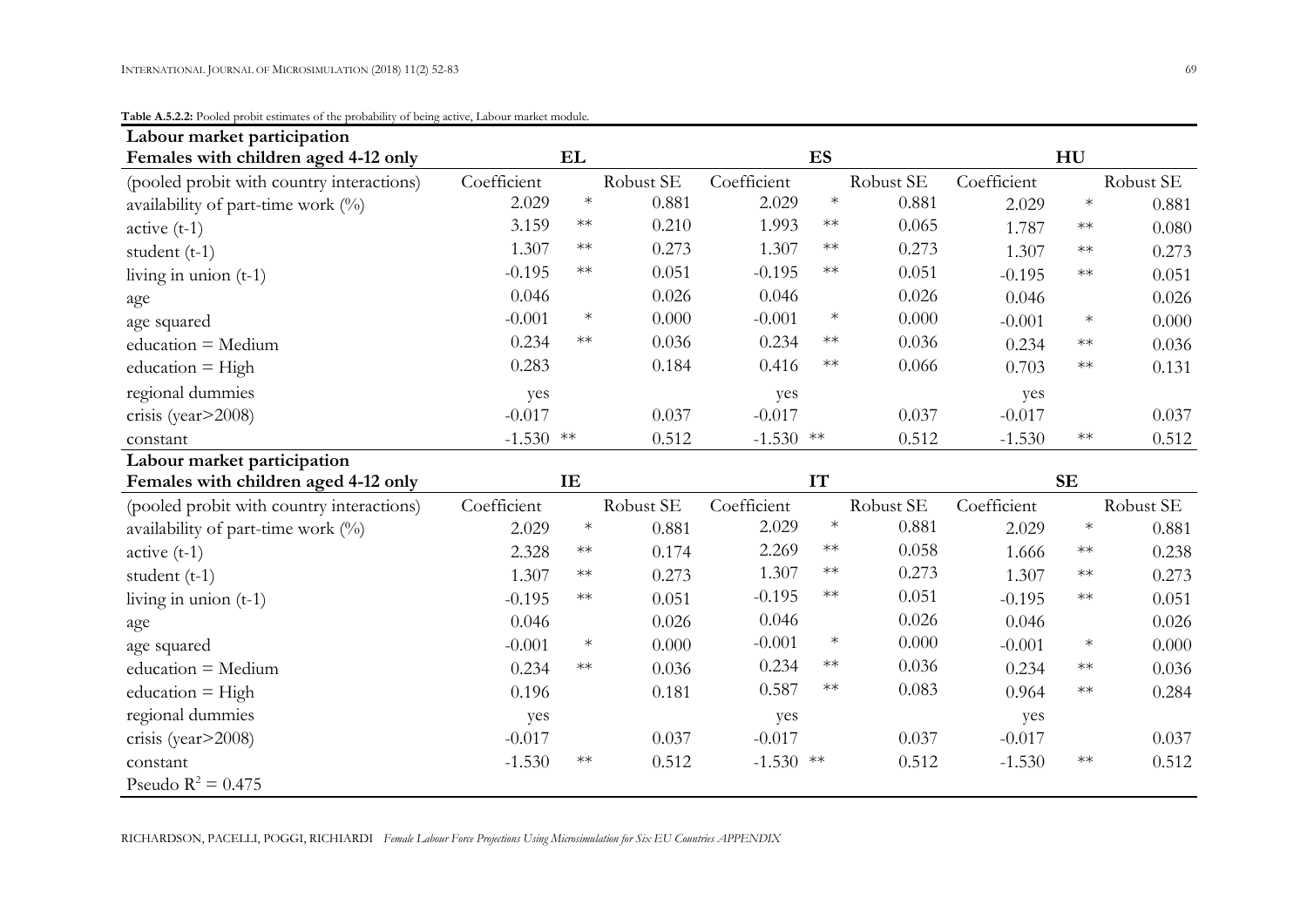Number of observations 12,733

Notes: Population at risk: females aged 18-74 who are not students nor retired with children aged 4-12.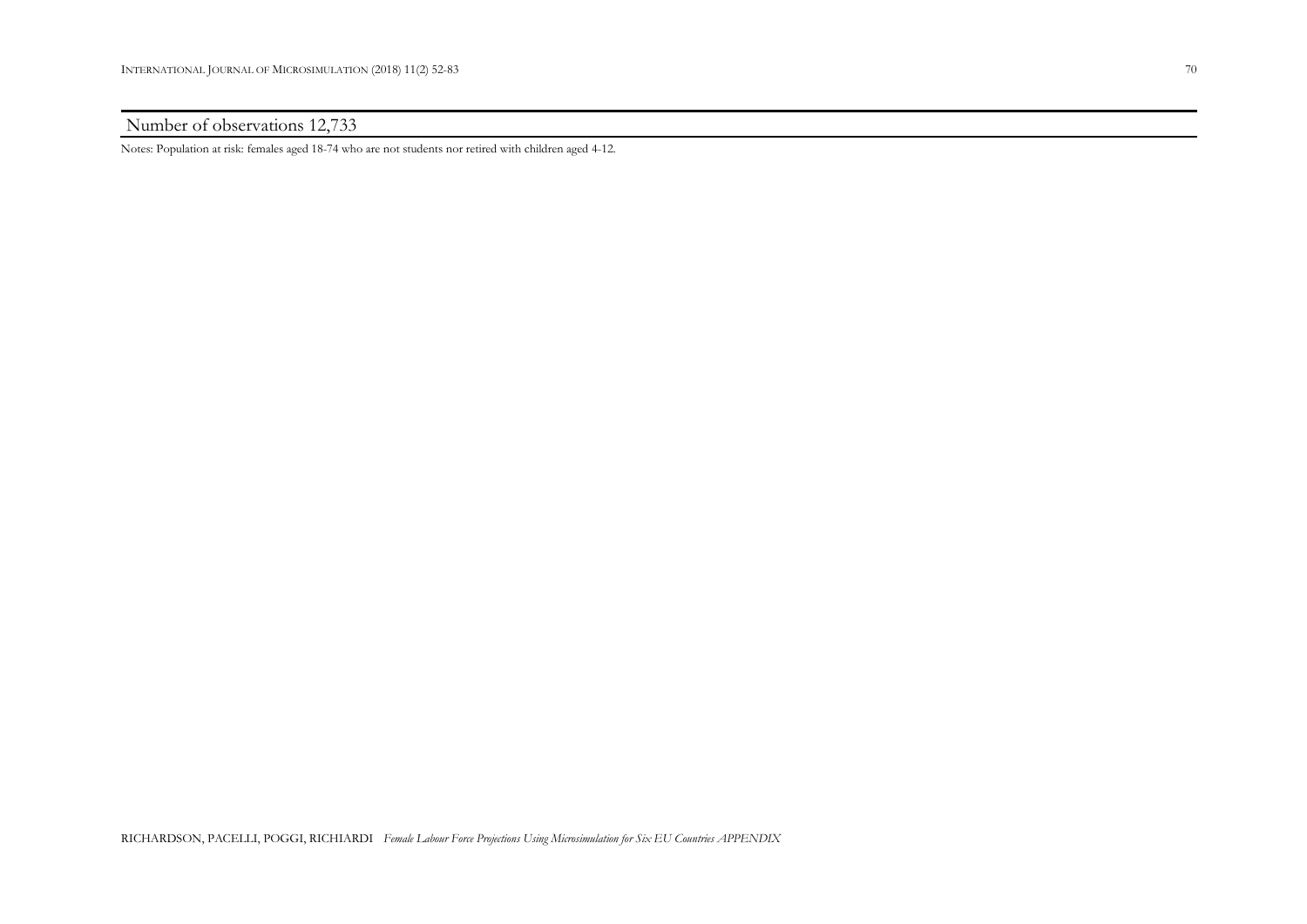**Table A.5.2.3:** Estimates of the probability of being active, Labour market module.

| Labour market participation               |             |            |           |             |            |           |             |            |           |
|-------------------------------------------|-------------|------------|-----------|-------------|------------|-----------|-------------|------------|-----------|
| Females without children aged 0-12        |             | EL         |           |             | ES         |           |             | HU         |           |
| (pooled probit with country interactions) | Coefficient |            | Robust SE | Coefficient |            | Robust SE | Coefficient |            | Robust SE |
| $active (t-1)$                            | 2.784       | $\ast\ast$ | 0.041     | 2.432       | $\ast\ast$ | 0.031     | 2.613       | $\ast\ast$ | 0.041     |
| student $(t-1)$                           | 1.425       | $\ast\ast$ | 0.041     | 1.425       | $\ast\ast$ | 0.041     | 1.425       | $\ast\ast$ | 0.041     |
| living in union $(t-1)$                   | $-0.334$    | $\ast\ast$ | 0.044     | $-0.292$    | $\ast\ast$ | 0.027     | $-0.011$    |            | 0.036     |
| age                                       | 0.060       | $\ast\ast$ | 0.004     | 0.060       | $\ast\ast$ | 0.004     | 0.060       | $\ast\ast$ | 0.004     |
| age squared                               | $-0.001$    | $\ast\ast$ | 0.000     | $-0.001$    | $\ast\ast$ | 0.000     | $-0.001$    | $\ast\ast$ | 0.000     |
| $education = Medium$                      | 0.038       |            | 0.040     | 0.208       | $\ast\ast$ | 0.031     | 0.301       | $\ast\ast$ | 0.040     |
| education $=$ High                        | 0.446       | $\ast\ast$ | 0.057     | 0.601       | $**$       | 0.036     | 0.757       | $\ast\ast$ | 0.061     |
| regional dummies                          | yes         |            |           | yes         |            |           | yes         |            |           |
| crisis (year>2008)                        | 0.001       |            | 0.015     | 0.001       |            | 0.015     | 0.001       |            | 0.015     |
| constant                                  | $-1.669$    | $\ast\ast$ | 0.094     | $-1.669$    | $\ast\ast$ | 0.094     | $-1.669$    | $\ast\ast$ | 0.094     |
| Labour market participation               |             |            |           |             |            |           |             |            |           |
| Females without children aged 0-12        |             | IE         |           |             | IT         |           |             | <b>SE</b>  |           |
| (pooled probit with country interactions) | Coefficient |            | Robust SE | Coefficient |            | Robust SE | Coefficient |            | Robust SE |
| $active (t-1)$                            | 2.866       | $\ast\ast$ | 0.067     | 2.348       | $\ast\ast$ | 0.026     |             | $\ast\ast$ | 0.075     |
|                                           |             |            |           |             |            |           | 2.639       |            |           |
| student $(t-1)$                           | 1.425       | $\ast\ast$ | 0.041     | 1.425       | $\ast\ast$ | 0.041     | 1.425       | $\ast\ast$ | 0.041     |
| living in union $(t-1)$                   | $-0.122$    |            | 0.064     | $-0.263$    | $\ast\ast$ | 0.023     | $-0.041$    |            | 0.074     |
| age                                       | 0.060       | $\ast\ast$ | 0.004     | 0.060       | $\ast\ast$ | 0.004     | 0.060       | $\ast\ast$ | 0.004     |
| age squared                               | $-0.001$    | $\ast\ast$ | 0.000     | $-0.001$    | $\ast\ast$ | 0.000     | $-0.001$    | $\ast\ast$ | 0.000     |
| $education = Medium$                      | 0.350       | $\ast\ast$ | 0.069     | 0.244       | $\ast\ast$ | 0.023     | 0.244       | $\ast\ast$ | 0.083     |
| education $=$ High                        | 0.705       | $\ast\ast$ | 0.086     | 0.585       | $**$       | 0.040     | 0.492       | $**$       | 0.100     |
| regional dummies                          | yes         |            |           | yes         |            |           | yes         |            |           |
| crisis (year>2008)                        | 0.001       |            | 0.015     | 0.001       |            | 0.015     | 0.001       |            | 0.015     |
| constant                                  | $-1.669$    | $\ast\ast$ | 0.094     | $-1.669$    | $**$       | 0.094     | $-1.669$    | $\ast\ast$ | 0.094     |
| Pseudo $R^2 = 0.652$                      |             |            |           |             |            |           |             |            |           |

Notes: Population at risk: females aged 18-74 years who are not students nor retired, without children aged 0-12 years.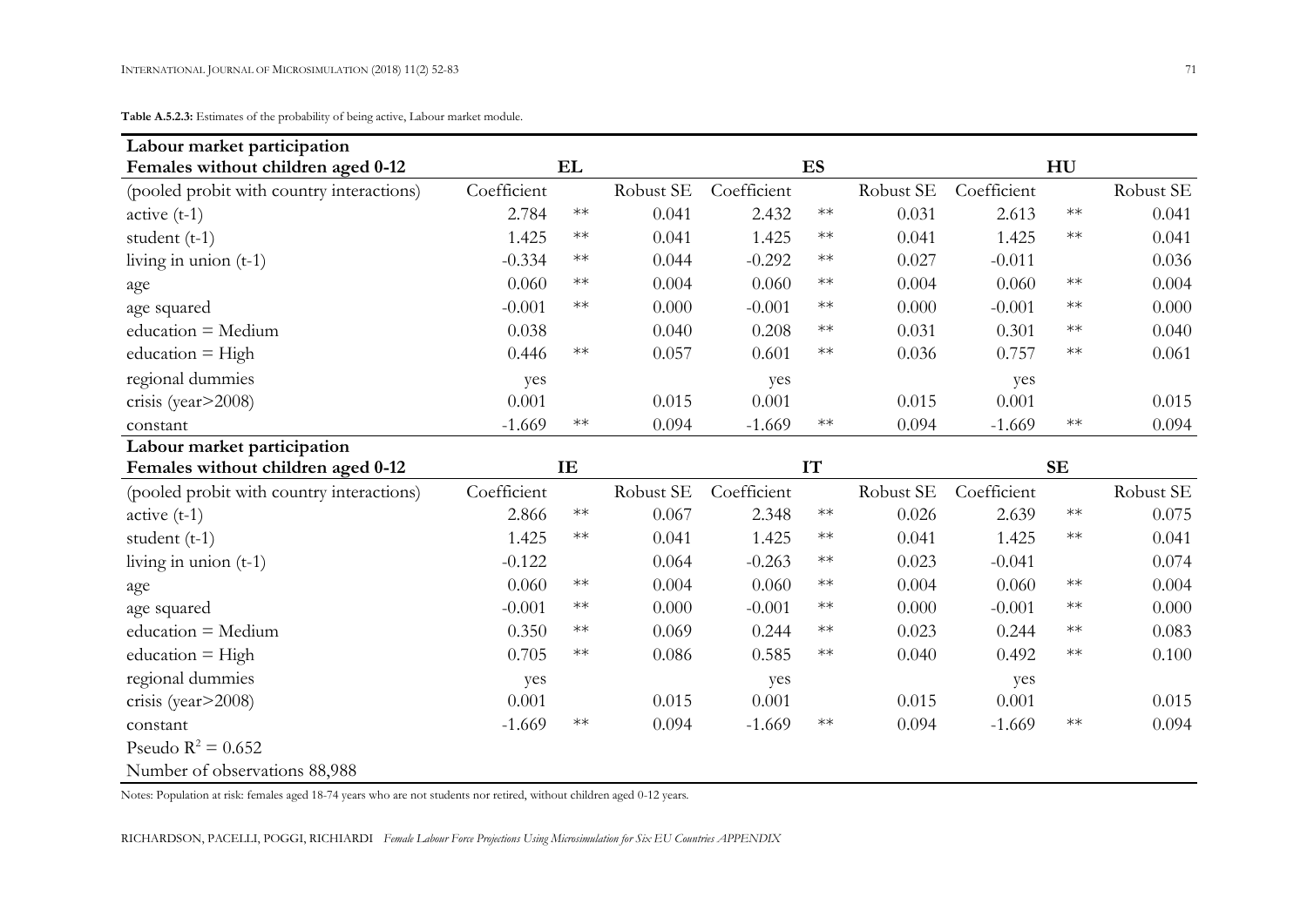The model for males is simpler, as it does not include either family related policy variables, or the availability of part time work, or cohabitation status. Table A.5.2.4 reports the estimation results.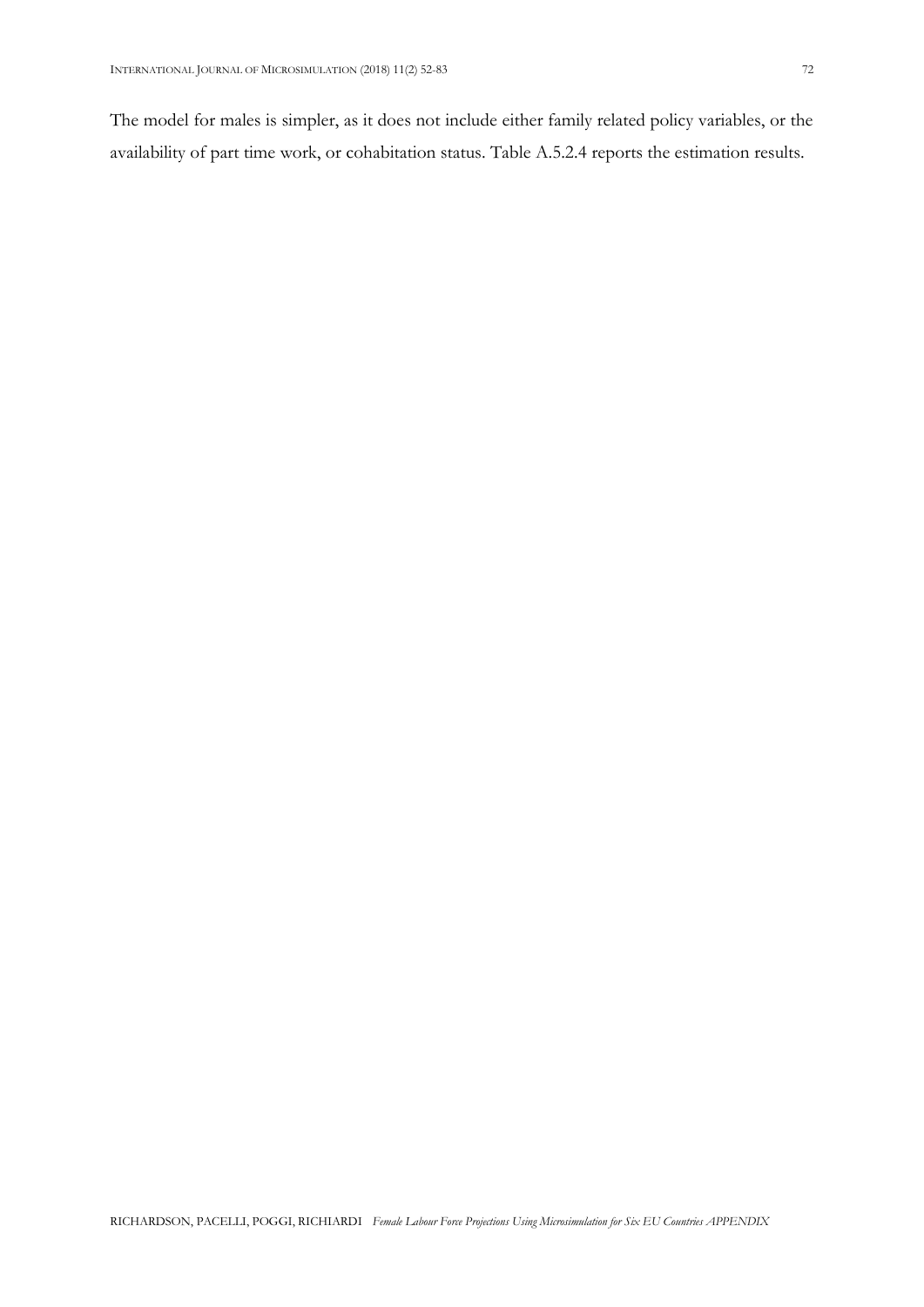**Table A.5.2.4:** Estimates of the probability of being active, Labour market module.

| Labour market participation |             |                                |           |             |                         |           |             |                       |           |
|-----------------------------|-------------|--------------------------------|-----------|-------------|-------------------------|-----------|-------------|-----------------------|-----------|
| <b>Males</b>                |             | EL                             |           |             | ES                      |           |             | HU                    |           |
| (probit)                    | Coefficient |                                | Robust SE | Coefficient |                         | Robust SE | Coefficient |                       | Robust SE |
| $active (t-1)$              | 3.104       | $***$                          | 0.094     | 2.730       | $\star\!\star\!\star$   | 0.049     | 2.602       | $\star\!\star\!\star$ | 0.046     |
| student $(t-1)$             | 1.533       | ***                            | 0.152     | 1.407       | $\ast\!\ast\!\ast$      | 0.091     | 0.988       | $\star\!\star\!\star$ | 0.099     |
| age                         | $-0.014$    | $***$                          | 0.016     | 0.026       | $\ast\!\ast\!\ast$      | 0.010     | $-0.011$    |                       | 0.012     |
| age squared                 | 0.000       |                                | 0.000     | 0.000       | $\ast\!\ast\!\ast$      | 0.000     | 0.000       |                       | 0.000     |
| education = Medium          | 0.120       | $\ast$                         | 0.068     | 0.226       | $\star\!\star\!\star$   | 0.047     | 0.392       | $\star\!\star\!\star$ | 0.041     |
| education = $High$          | 0.408       | $***$                          | 0.104     | 0.393       | $***$                   | 0.048     | 0.845       | $\star\!\star\!\star$ | 0.076     |
| regional dummies            | yes         |                                |           | yes         |                         |           | yes         |                       |           |
| crisis (year>2008)          | 0.090       |                                | 0.077     | $-0.010$    |                         | 0.040     | 0.066       | $\ast$                | 0.039     |
| constant                    | $-0.431$    |                                | 0.355     | $-0.897$    |                         | 0.209     | $-0.117$    |                       | 0.255     |
| Pseudo $R^2$                | 0.585       |                                |           | 0.523       |                         |           | 0.592       |                       |           |
| Number of observations      | 11,884      |                                |           | 26,461      |                         |           | 16,700      |                       |           |
| Labour market participation |             |                                |           |             |                         |           |             |                       |           |
| <b>Males</b>                |             | IE                             |           |             | $\mathbf{I} \mathbf{T}$ |           |             | $\mathbf{SE}$         |           |
| (probit)                    | Coefficient |                                | Robust SE | Coefficient |                         | Robust SE | Coefficient |                       | Robust SE |
| $active(t-1)$               | 2.785       | $\ast\!\!\ast\!\!\ast\!\!\ast$ | 0.081     | 1.937       | $\star\!\star\!\star$   | 0.034     | 2.773       | $\star\!\star\!\star$ | 0.102     |
| student $(t-1)$             | 1.484       | $***$                          | 0.177     | 1.105       | $\star\!\star\!\star$   | 0.074     | 1.913       | $\star\!\star\!\star$ | 0.180     |
| age                         | $-0.029$    | $\ast$                         | 0.017     | 0.051       | $\ast\!\ast\!\ast$      | 0.006     | 0.000       |                       | 0.021     |
| age squared                 | 0.000       |                                | 0.000     | $-0.001$    | $\ast\!\ast\!\ast$      | 0.000     | 0.000       |                       | 0.000     |
| education = Medium          | 0.414       | $***$                          | 0.086     | 0.185       | $\ast\!\ast\!\ast$      | 0.027     | 0.241       | $***$                 | 0.087     |
| education $=$ High          | 0.647       | $***$                          | 0.110     | 0.254       | $\ast\!\ast\!\ast$      | 0.043     | 0.455       | $***$                 | 0.117     |
| regional dummies            | yes         |                                |           | yes         |                         |           | yes         |                       |           |
| crisis (year>2008)          | 0.001       |                                | 0.074     | $-0.046$    | $\ast$                  | 0.027     | $-0.082$    |                       | 0.077     |
| constant                    | $-0.335$    |                                | 0.397     | $-0.834$    | $***$                   | 0.137     | $-0.276$    |                       | 0.474     |
| Pseudo $R^2$                | 0.576       |                                |           | 0.366       |                         |           | 0.528       |                       |           |
| Number of observations      | 1,344       |                                |           | 35,378      |                         |           | 10,939      |                       |           |

Notes: Population at risk: males aged 18-74 years who are not students nor retired.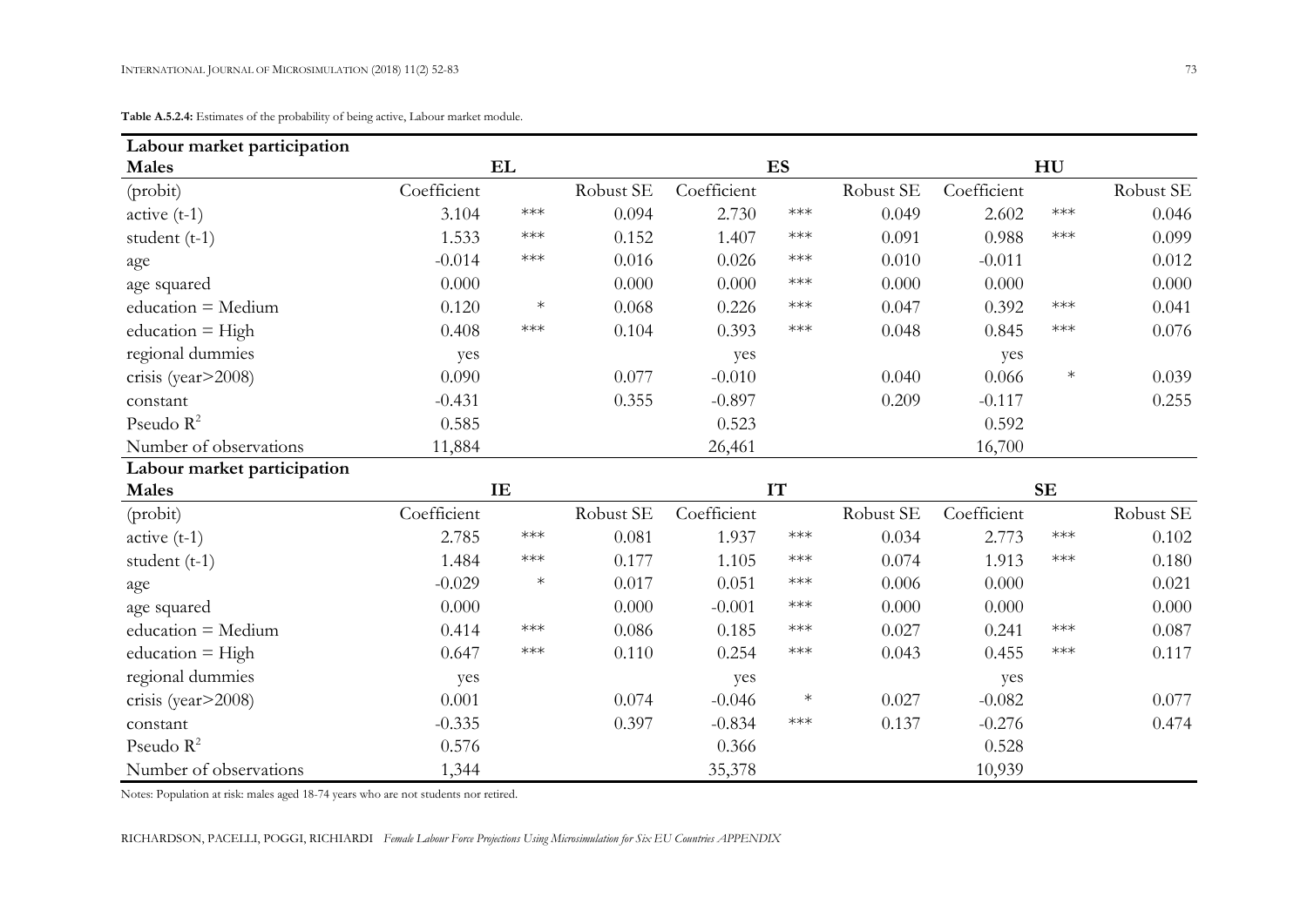Employment is modelled conditional on being active, and is based on a common specification for both females and males. It features the usual set of explanatory variables, with the exclusion of family composition. Because the microsimulation is a model of labour supply rather than labour demand, the aggregate unemployment rate (which is the result of the interaction between labour supply and labour demand) is aligned to a scenario parameter, which is allowed to vary over time: as a default value, it is considered that the overall unemployment rate will linearly decrease to its pre-crisis level (computed as the average unemployment rate in the 2005-2007 period). The overall unemployment rate also enters the equation as a control variable, making the employment process a model of differential employment (analogous to the maternity process). Table A.5.3 reports the estimation results.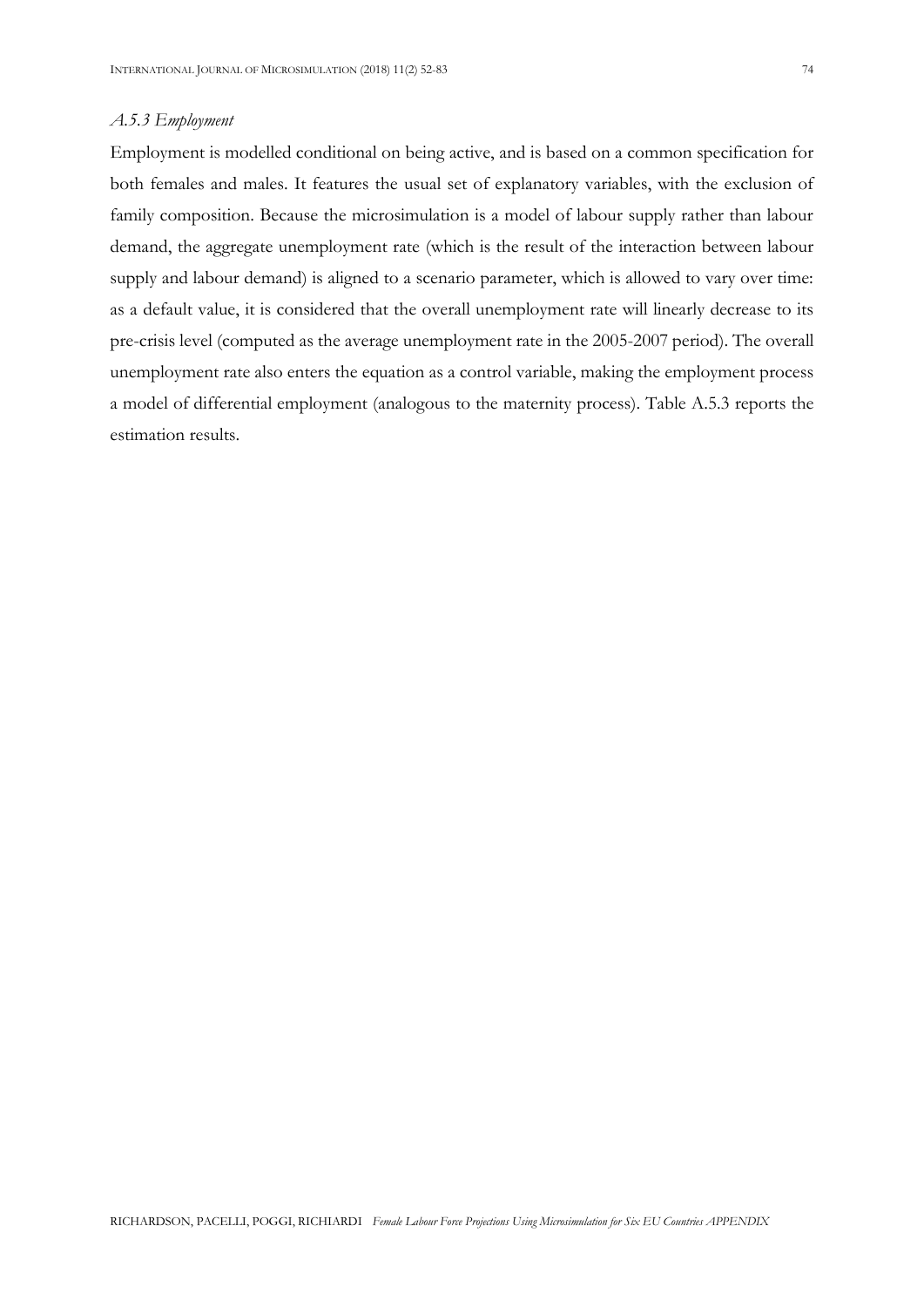| Employment             |             | EL                    |           |             | <b>ES</b>             |           |             | HU                 |           |
|------------------------|-------------|-----------------------|-----------|-------------|-----------------------|-----------|-------------|--------------------|-----------|
| (probit)               | Coefficient |                       | Robust SE | Coefficient |                       | Robust SE | Coefficient |                    | Robust SE |
| employed $(t-1)$       | 1.848       | $\star\!\star\!\star$ | 0.034     | 1.631       | $\star\!\star\!\star$ | 0.020     | 1.397       | $***$              | 0.028     |
| student $(t-1)$        | 0.681       | $***$                 | 0.078     | 0.775       | $\star\!\star\!\star$ | 0.046     | 0.314       | $\ast\!\ast\!\ast$ | 0.061     |
| $gender = Female$      | $-0.079$    | $\star\!\star\!\star$ | 0.028     | $-0.015$    |                       | 0.016     | 0.122       | $***$              | 0.024     |
| age                    | 0.041       | $\star\!\star\!\star$ | 0.008     | 0.251       | $\star\!\star\!\star$ | 0.005     | 0.016       | $\ast$             | 0.008     |
| age squared            | 0.000       | $\star\!\star\!\star$ | 0.000     | 0.440       | $\ast\ast$            | 0.000     | 0.000       |                    | 0.000     |
| education = Medium     | 0.022       |                       | 0.034     | 0.251       | $\star\!\star\!\star$ | 0.021     | 0.527       | $***$              | 0.028     |
| education $=$ High     | 0.288       | $\star\!\star\!\star$ | 0.039     | 0.440       | $\star\!\star\!\star$ | 0.020     | 0.989       | $***$              | 0.043     |
| regional dummies       | yes         |                       |           | yes         |                       |           | yes         |                    |           |
| unemployment rate      | $-0.068$    | $***$                 | 0.004     | $-0.035$    | $***$                 | 0.002     | $-0.063$    | $***$              | 0.009     |
| $_{\rm cons}$          | $-0.558$    | $***$                 | 0.176     | $-1.059$    | $\star\!\star\!\star$ | 0.103     | 0.031       |                    | 0.177     |
| Pseudo $R^2$           | 0.331       |                       |           | 0.283       |                       |           | 0.265       |                    |           |
| Number of observations | 20,224      |                       |           | 45,505      |                       |           | 27,057      |                    |           |
| Employment             |             | IE                    |           |             | IT                    |           |             | <b>SE</b>          |           |
| (probit)               | Coefficient |                       | Robust SE | Coefficient |                       | Robust SE | Coefficient |                    | Robust SE |
| employed $(t-1)$       | 1.811       | $\star\!\star\!\star$ | 0.059     | 1.828       | $\star\!\star\!\star$ | 0.021     | 1.660       | $\ast\!\ast\!\ast$ | 0.047     |
| student $(t-1)$        | 1.202       | $***$                 | 0.130     | 0.308       | $***$                 | 0.040     | 0.491       | $***$              | 0.065     |
| $gender = Female$      | 0.499       | $\star\!\star\!\star$ | 0.055     | $-0.095$    | $\star\!\star\!\star$ | 0.018     | 0.061       | $\ast$             | 0.035     |
| age                    | 0.027       | $\ast$                | 0.011     | 0.033       | $\star\!\star\!\star$ | 0.005     | 0.048       | $***$              | 0.009     |
| age squared            | 0.000       |                       | 0.000     | 0.000       | $**$                  | 0.000     | 0.000       | $***$              | 0.000     |
| education = Medium     | 0.403       | $\star\!\star\!\star$ | 0.061     | 0.209       | $***$                 | 0.019     | 0.315       | $***$              | 0.047     |
| $education = High$     | 0.595       | $***$                 | 0.064     | 0.393       | $***$                 | 0.028     | 0.608       | ***                | 0.057     |
| regional dummies       | yes         |                       |           | yes         |                       |           | yes         |                    |           |
| unemployment rate      | $-0.077$    | $***$                 | 0.008     | $-0.183$    | $\star\!\star\!\star$ | 0.011     | $-0.094$    | $***$              | 0.018     |
| $_{\rm cons}$          | $-0.959$    | $***$                 | 0.254     | 0.335       | $**$                  | 0.130     | $-0.514$    | $**$               | 0.223     |
| Pseudo $R^2$           | 0.327       |                       |           | 0.391       |                       |           | 0.284       |                    |           |
| Number of observations | 7,697       |                       |           | 68,840      |                       |           | 20,923      |                    |           |

**Table A.5.3.1**: Estimates of the probability of being employed, Labour market module.

Notes: Population at risk: active people aged 18-74 years. Variables in blue are alignment variables.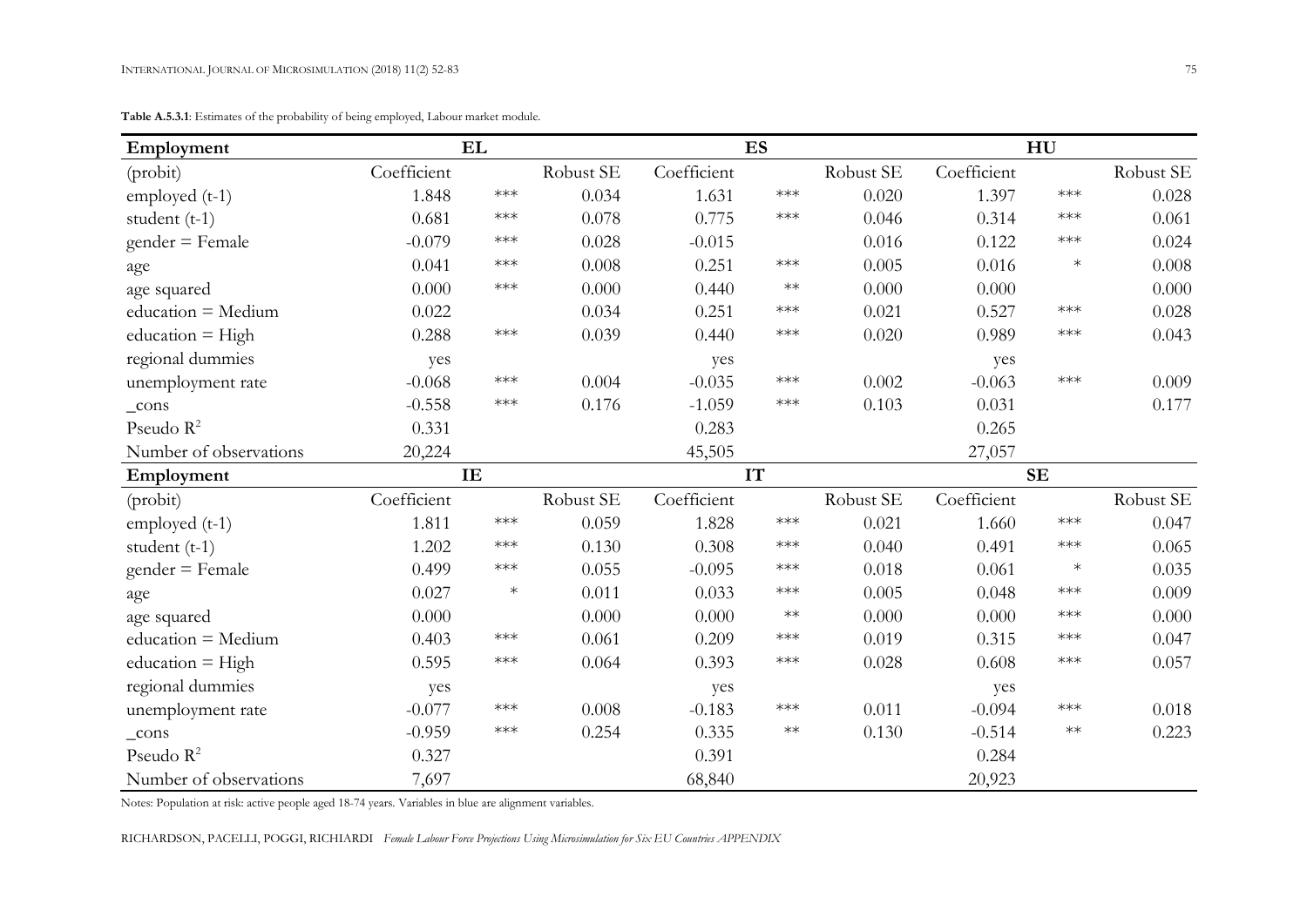## **A.6 Individuals aged 17 years old**

As anticipated, individuals enter the simulation at age 17 without a previous history, and as such they cannot enter the modules described above. Therefore, the status of individuals aged 17 is assigned with a simple probabilistic model, which specifies the probability of being a student, the probability of being active given that an individual is not a students, and the probability of being employed given an individual is active. Individuals who are not student are assigned an education level based on specific probabilities. Table A.6.1 reports the estimated probabilities. The evolution of these probabilities is exogenously controlled by the user and allows the creation of different scenarios.

|                            | EL    | ES    | HU    | IΕ     | IТ    | <b>SE</b> |
|----------------------------|-------|-------|-------|--------|-------|-----------|
| <b>Status</b>              |       |       |       |        |       |           |
| Pr(student)                | 95.97 | 85.78 | 97.38 | 85.66  | 90.74 | 97.6      |
| Pr(active<br>not student)  | 67.57 | 59.62 | 20.00 | 72.86  | 73.18 | 86.67     |
| Pr(employed<br>active)     | 36.00 | 59.35 | 12.50 | 86.27  | 44.72 | 53.85     |
| <b>Education level</b>     |       |       |       |        |       |           |
| $Pr$ (education == Low)    | 99.54 | 98.36 | 63.58 | 100.00 | 96.65 | 96.65     |
| $Pr$ (education == Medium) | 0.46  | 1.64  | 36.42 | 0.00   | 3.35  | 3.35      |
| $Pr$ (education == High)   | 0.00  | 0.00  | 0.00  | 0.00   | 0.00  | 0.00      |

**Table A.6.1:** Distribution of states for individuals aged 17.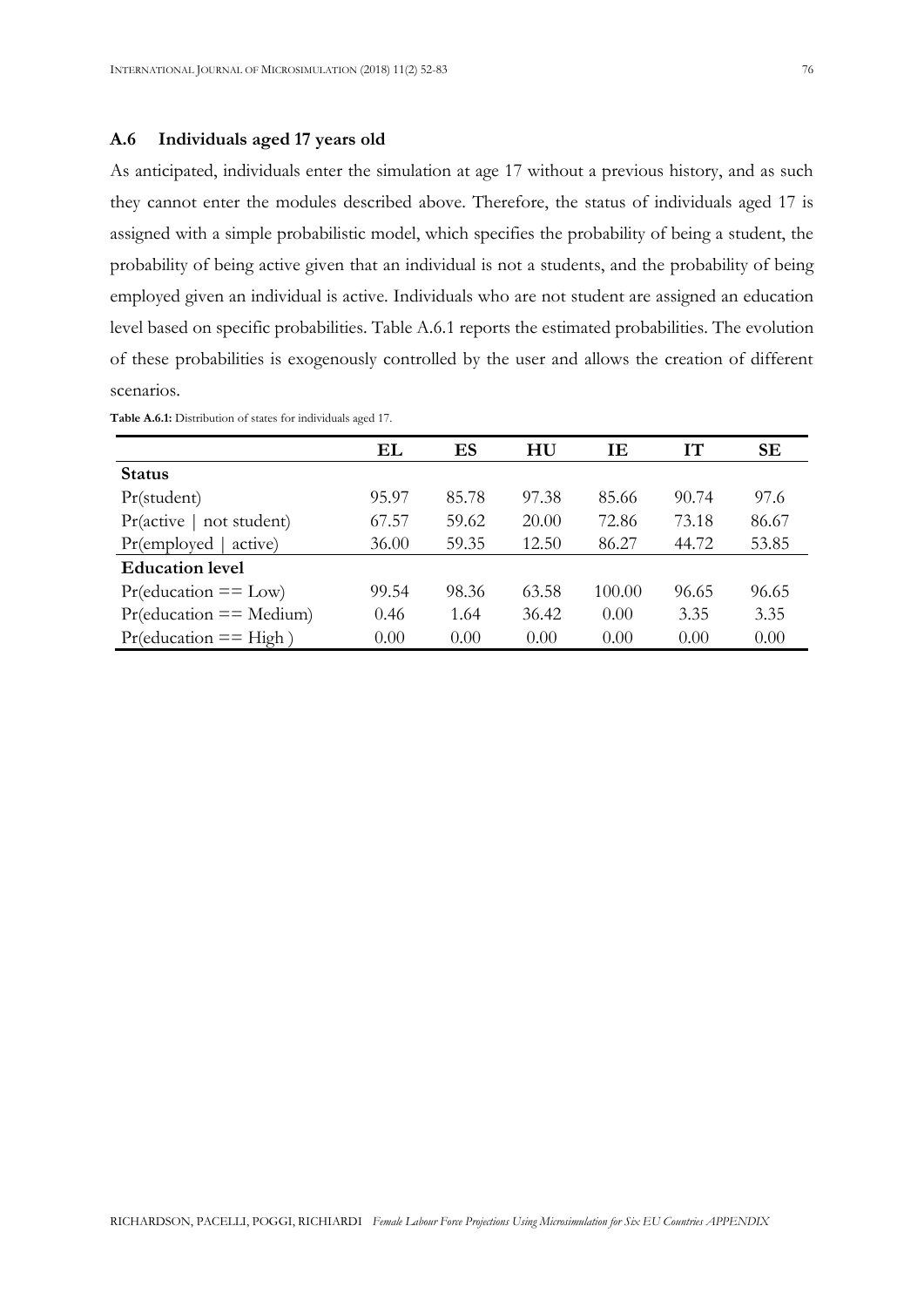## **B COUNTRY PROJECTIONS TABLES**

## **B.1 Sweden**

**Table B.1.1:** Evolution of the female population, 20-64 years age range, Sweden.

|      | Females aged 20-64 years $\frac{0}{0}$ |                                                              |      |     |      |        |  |  |  |
|------|----------------------------------------|--------------------------------------------------------------|------|-----|------|--------|--|--|--|
|      |                                        | High education Low education In union Student Active Retired |      |     |      |        |  |  |  |
| 2013 | 39.3                                   | 73                                                           | 69.9 | 7.4 | 86.4 | 1.5    |  |  |  |
| 2020 | 38.8                                   | 7.3                                                          | 69.6 | 7.6 | 88.3 | 1.5    |  |  |  |
| 2030 | 39.6                                   | 7.6                                                          | 70.4 | 6.9 | 89.6 | 1.0    |  |  |  |
| 2040 | 41.1                                   | 7.8                                                          | 71 7 | 75  | 89.4 | 0.5    |  |  |  |
| 2050 | 43 6                                   | 6 5                                                          | 704  | 74  | 89 7 | $()$ 3 |  |  |  |

**Table B.1.2**: Evolution of the female population, 20-44 years age range, Sweden.

|      | Females aged 20-44 years (%) |      |                                                     |      |      |         |  |  |  |  |
|------|------------------------------|------|-----------------------------------------------------|------|------|---------|--|--|--|--|
|      | In union                     |      | Children aged 0-3 Children aged 0-12 Student Active |      |      | Retired |  |  |  |  |
| 2013 | 68.7                         | 22.2 | 50.4                                                | 13.3 | 84.2 | 0.0     |  |  |  |  |
| 2020 | 67.8                         | 22.2 | 50.4                                                | 13.7 | 84.6 | 0.0     |  |  |  |  |
| 2030 | 68.6                         | 21.8 | 49.1                                                | 12.1 | 86.1 | 0.0     |  |  |  |  |
| 2040 | 69.0                         | 21.7 | 47.5                                                | 13.3 | 85.1 | 0.0     |  |  |  |  |
| 2050 | 68.3                         | 22.0 | 48.8                                                | 12.9 | 85.6 | (0.0)   |  |  |  |  |

**Table B.1.3:** Female participation rates, 20-44 years age range, Sweden.

|      | Females aged 20-44 years (students excluded): Participation rates (%) |        |      |           |                                  |      |                               |           |  |
|------|-----------------------------------------------------------------------|--------|------|-----------|----------------------------------|------|-------------------------------|-----------|--|
|      |                                                                       |        |      |           | Without children aged 0-12 years |      | With children aged 0-12 years |           |  |
|      | Highest                                                               | Lowest |      |           |                                  |      |                               |           |  |
|      | part.                                                                 | part.  |      | High      | $_{\text{Low}}$                  |      | High                          | Low       |  |
|      | region                                                                | region | All  | education | education                        | All  | education                     | education |  |
|      | (SE1)                                                                 | (SE2)  |      |           |                                  |      |                               |           |  |
| 2013 | 97.7                                                                  | 96.5   | 97.1 | 98.3      | 95.0                             | 97.0 | 99.0                          | 93.5      |  |
| 2020 | 98.6                                                                  | 97.5   | 97.3 | 98.6      | 93.9                             | 98.4 | 99.8                          | 95.0      |  |
| 2030 | 98.6                                                                  | 97.5   | 97.8 | 97.8      | 96.6                             | 97.9 | 99.5                          | 94.4      |  |
| 2040 | 98.5                                                                  | 97.7   | 97.9 | 98.1      | 96.7                             | 98.2 | 99.6                          | 94.6      |  |
| 2050 | 98.7                                                                  | 98.1   | 98.0 | 98.3      | 96.3                             | 98.4 | 99.5                          | 95.0      |  |

**Table B.1.4:** Female participation rates, 55-64 years age range, Sweden.

|      | Females aged 55-64 years: Participation rates $(\%)$ |                                                                                |      |      |  |  |  |  |  |  |
|------|------------------------------------------------------|--------------------------------------------------------------------------------|------|------|--|--|--|--|--|--|
|      | (SE2)                                                | Highest part. region Lowest part. region High education Low education<br>(SE1) |      |      |  |  |  |  |  |  |
| 2013 | 84.4                                                 | 82.2                                                                           | 90.2 | 73.9 |  |  |  |  |  |  |
| 2020 | 88.2                                                 | 88.0                                                                           | 90.9 | 78.3 |  |  |  |  |  |  |
| 2030 | 90.0                                                 | 91.7                                                                           | 93.5 | 78.2 |  |  |  |  |  |  |
| 2040 | 91.5                                                 | 94.1                                                                           | 94.5 | 85.4 |  |  |  |  |  |  |
| 2050 | 91.9                                                 | 94.3                                                                           | 95.2 | 86.3 |  |  |  |  |  |  |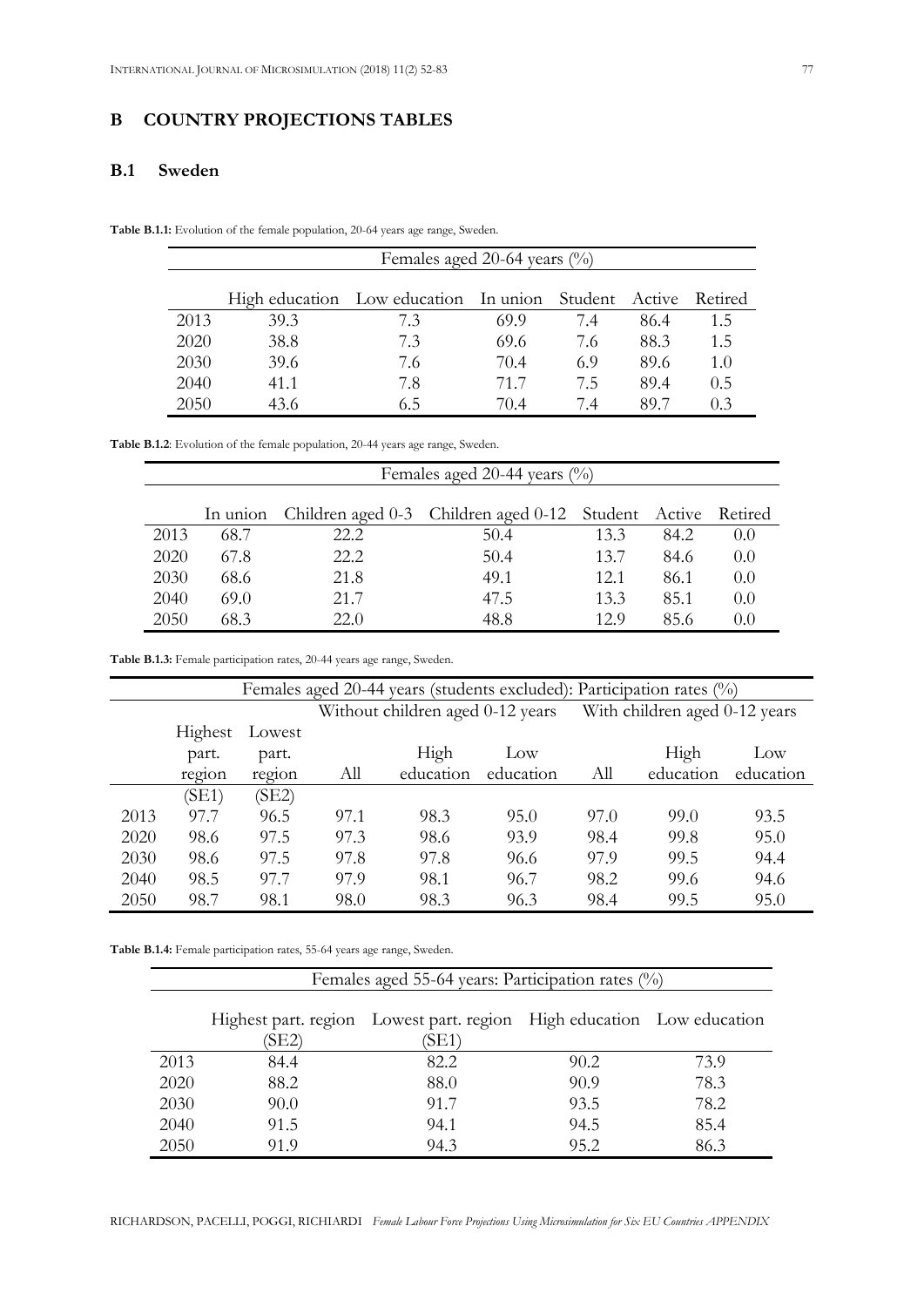## **B.2 Italy**

|      | Females aged 20-64 years $\binom{0}{0}$ |                                                      |      |     |      |         |  |  |  |
|------|-----------------------------------------|------------------------------------------------------|------|-----|------|---------|--|--|--|
|      |                                         | High education Low education In union Student Active |      |     |      | Retired |  |  |  |
| 2013 | 16.8                                    | 36.0                                                 | 61.8 | 6.6 | 59.0 | 4.7     |  |  |  |
| 2020 | 19.7                                    | 29.6                                                 | 55.6 | 6.8 | 63.3 | 3.9     |  |  |  |
| 2030 | 23.0                                    | 25.6                                                 | 48.8 | 7.2 | 64.7 | 3.8     |  |  |  |
| 2040 | 25.2                                    | 24.4                                                 | 42.9 | 7.5 | 67.0 | 2.5     |  |  |  |
| 2050 | 25.5                                    | 24.7                                                 | 404  | 73  | 68.8 | 1.6     |  |  |  |

**Table B.2.1:** Evolution of the female population, 20-64 years age range, Italy.

**Table B.2.2:** Evolution of the female population, 20-44 years age range, Italy.

|      |          |            | Females aged 20-44 years (%) |         |        |         |
|------|----------|------------|------------------------------|---------|--------|---------|
|      |          | Children   | Children                     |         |        |         |
|      | In union | aged $0-3$ | aged $0-12$                  | Student | Active | Retired |
| 2013 | 52.2     | 15.8       | 42.7                         | 12.5    | 64.7   | 0.0     |
| 2020 | 38.5     | 17.1       | 40.8                         | 13.7    | 70.8   | 0.0     |
| 2030 | 27.7     | 17.6       | 40.9                         | 14.5    | 71.2   | 0.0     |
| 2040 | 27.3     | 18.5       | 43.0                         | 14.1    | 71.1   | 0.0     |
| 2050 | 27.8     | 18.8       | 44.7                         | 13.6    | 72.1   | 0.0     |

**Table B.2.3:** Female participation rates, 20-44 years age range, Italy.

|      | Females aged 20-44 years (students excluded): Participation rates (%) |        |      |                                  |                 |      |                               |           |
|------|-----------------------------------------------------------------------|--------|------|----------------------------------|-----------------|------|-------------------------------|-----------|
|      |                                                                       |        |      | Without children aged 0-12 years |                 |      | With children aged 0-12 years |           |
|      | <b>Highest</b>                                                        | Lowest |      |                                  |                 |      |                               |           |
|      | part.                                                                 | part.  |      | High                             | $_{\text{Low}}$ |      | High                          | Low       |
|      | region                                                                | region | All  | education                        | education       | All  | education                     | education |
|      | (ITH)                                                                 | (ITG)  |      |                                  |                 |      |                               |           |
| 2013 | 85.5                                                                  | 54.0   | 81.5 | 93.4                             | 66.1            | 66.1 | 88.8                          | 47.7      |
| 2020 | 91.3                                                                  | 65.5   | 83.8 | 94.8                             | 67.6            | 80.0 | 93.2                          | 64.0      |
| 2030 | 91.3                                                                  | 66.8   | 84.5 | 93.3                             | 73.0            | 81.9 | 93.2                          | 68.9      |
| 2040 | 90.1                                                                  | 67.1   | 83.8 | 94.5                             | 73.2            | 81.8 | 94.3                          | 71.3      |
| 2050 | 91.2                                                                  | 68.2   | 84.7 | 94.2                             | 74.5            | 82.1 | 93.4                          | 70.3      |

**Table B.2.4:** Female participation rates, 55-64 years age range, Italy.

Females aged 55-64 years: Participation rates (%)

|      |      | Highest part. region Lowest part. region High education Low education |      |      |
|------|------|-----------------------------------------------------------------------|------|------|
|      | ľП   | TTG)                                                                  |      |      |
| 2013 | 41.1 | 24.5                                                                  | 68.8 | 23.3 |
| 2020 | 43.5 | 25.4                                                                  | 65.2 | 27.6 |
| 2030 | 47.6 | 28.5                                                                  | 69.0 | 29.1 |
| 2040 | 55.8 | 30.3                                                                  | 71.4 | 28.1 |
| 2050 | 59.8 | 35.3                                                                  | 72.8 | 31.4 |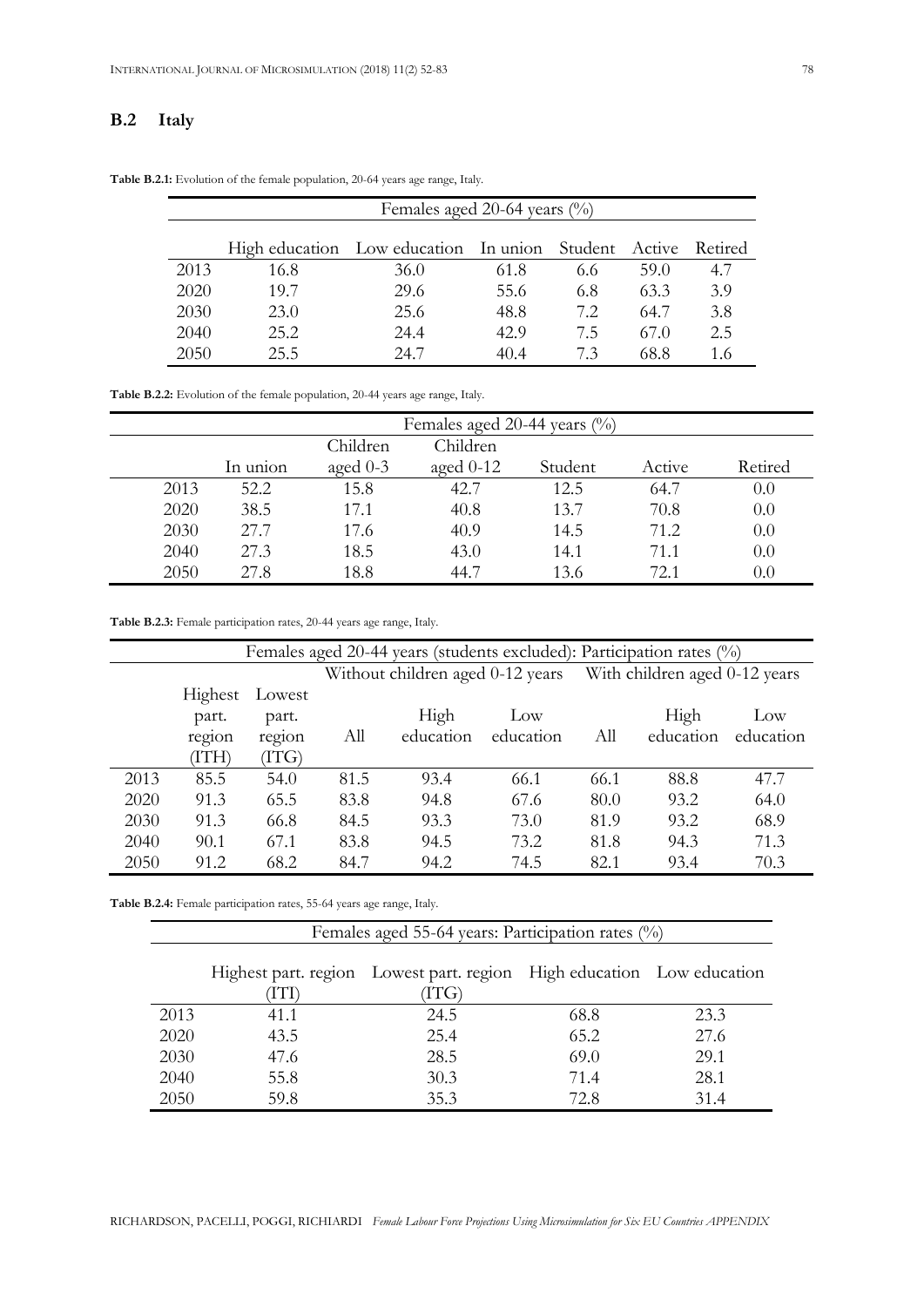## **B.3 Spain**

|      | Females aged 20-64 years $\binom{0}{0}$ |                                                      |      |     |      |         |  |  |  |
|------|-----------------------------------------|------------------------------------------------------|------|-----|------|---------|--|--|--|
|      |                                         | High education Low education In union Student Active |      |     |      | Retired |  |  |  |
| 2013 | 32.3                                    | 38.1                                                 | 63.9 | 6.1 | 70.9 | 2.3     |  |  |  |
| 2020 | 35.0                                    | 33.6                                                 | 59.2 | 5.3 | 72.3 | 3.5     |  |  |  |
| 2030 | 35.8                                    | 29.6                                                 | 52.1 | 6.6 | 71.8 | 2.6     |  |  |  |
| 2040 | 33.5                                    | 28.9                                                 | 46.4 | 72  | 73.3 | 1.6     |  |  |  |
| 2050 | 34.3                                    | 29.2                                                 | 432  | 69  | 755  | 0.5     |  |  |  |

**Table B.3.1:** Evolution of the female population, 20-64 years age range, Spain.

**Table B.3.2:** Evolution of the female population, 20-44 years age range, Spain.

|      | Females aged 20-44 years (%) |      |                                                             |      |      |       |  |  |  |
|------|------------------------------|------|-------------------------------------------------------------|------|------|-------|--|--|--|
|      | In union                     |      | Children aged 0-3 Children aged 0-12 Student Active Retired |      |      |       |  |  |  |
| 2013 | 55.5                         | 15.4 | 41.4                                                        | 10.7 | 76.8 | (0.0) |  |  |  |
| 2020 | 44.6                         | 16.7 | 41.4                                                        | 10.6 | 77.5 | 0.0   |  |  |  |
| 2030 | 29.5                         | 15.6 | 36.6                                                        | 14.6 | 73.8 | 0.0   |  |  |  |
| 2040 | 28.7                         | 17.5 | 38.6                                                        | 14.1 | 74.5 | 0.0   |  |  |  |
| 2050 | 30.8                         | 18.3 | 42.2                                                        | 12.1 | 76 5 | (0.0) |  |  |  |

**Table B.3.3:** Female participation rates, 20-44 years age range, Spain.

|      | Females aged 20-44 years (students excluded): Participation rates (%) |        |                                  |           |                 |      |                               |           |
|------|-----------------------------------------------------------------------|--------|----------------------------------|-----------|-----------------|------|-------------------------------|-----------|
|      |                                                                       |        | Without children aged 0-12 years |           |                 |      | With children aged 0-12 years |           |
|      | Highest                                                               | Lowest |                                  |           |                 |      |                               |           |
|      | part.                                                                 | part.  |                                  | High      | $_{\text{Low}}$ |      | High                          | Low       |
|      | region                                                                | region | All                              | education | education       | All  | education                     | education |
|      | (ES3)                                                                 | (ES4)  |                                  |           |                 |      |                               |           |
| 2013 | 88.7                                                                  | 82.4   | 90.2                             | 96.0      | 81.9            | 81.2 | 89.2                          | 71.1      |
| 2020 | 89.6                                                                  | 81.9   | 90.4                             | 97.5      | 82.8            | 82.2 | 90.9                          | 69.5      |
| 2030 | 87.4                                                                  | 82.9   | 89.7                             | 97.1      | 83.1            | 82.1 | 92.0                          | 71.2      |
| 2040 | 87.4                                                                  | 84.1   | 90.3                             | 97.2      | 83.4            | 82.3 | 92.0                          | 73.4      |
| 2050 | 87.3                                                                  | 85.4   | 90.8                             | 97.3      | 82.9            | 83.0 | 91.3                          | 72.7      |

**Table B.3.4:** Female participation rates, 55-64 years age range, Spain.

|      | Females aged 55-64 years: Participation rates $(\%)$ |                                                                               |      |      |  |  |  |  |
|------|------------------------------------------------------|-------------------------------------------------------------------------------|------|------|--|--|--|--|
|      | ES7)                                                 | Highest part. region Lowest part. region High education Low education<br>(ES1 |      |      |  |  |  |  |
| 2013 | 50.8                                                 | 41.8                                                                          | 71.9 | 37.7 |  |  |  |  |
| 2020 | 52.5                                                 | 44.3                                                                          | 72.8 | 38.5 |  |  |  |  |
| 2030 | 55.6                                                 | 58.8                                                                          | 77.6 | 39.5 |  |  |  |  |
| 2040 | 66.3                                                 | 57.1                                                                          | 78.2 | 43.7 |  |  |  |  |
| 2050 | 51.5                                                 | 57.6                                                                          | 82.2 | 41.9 |  |  |  |  |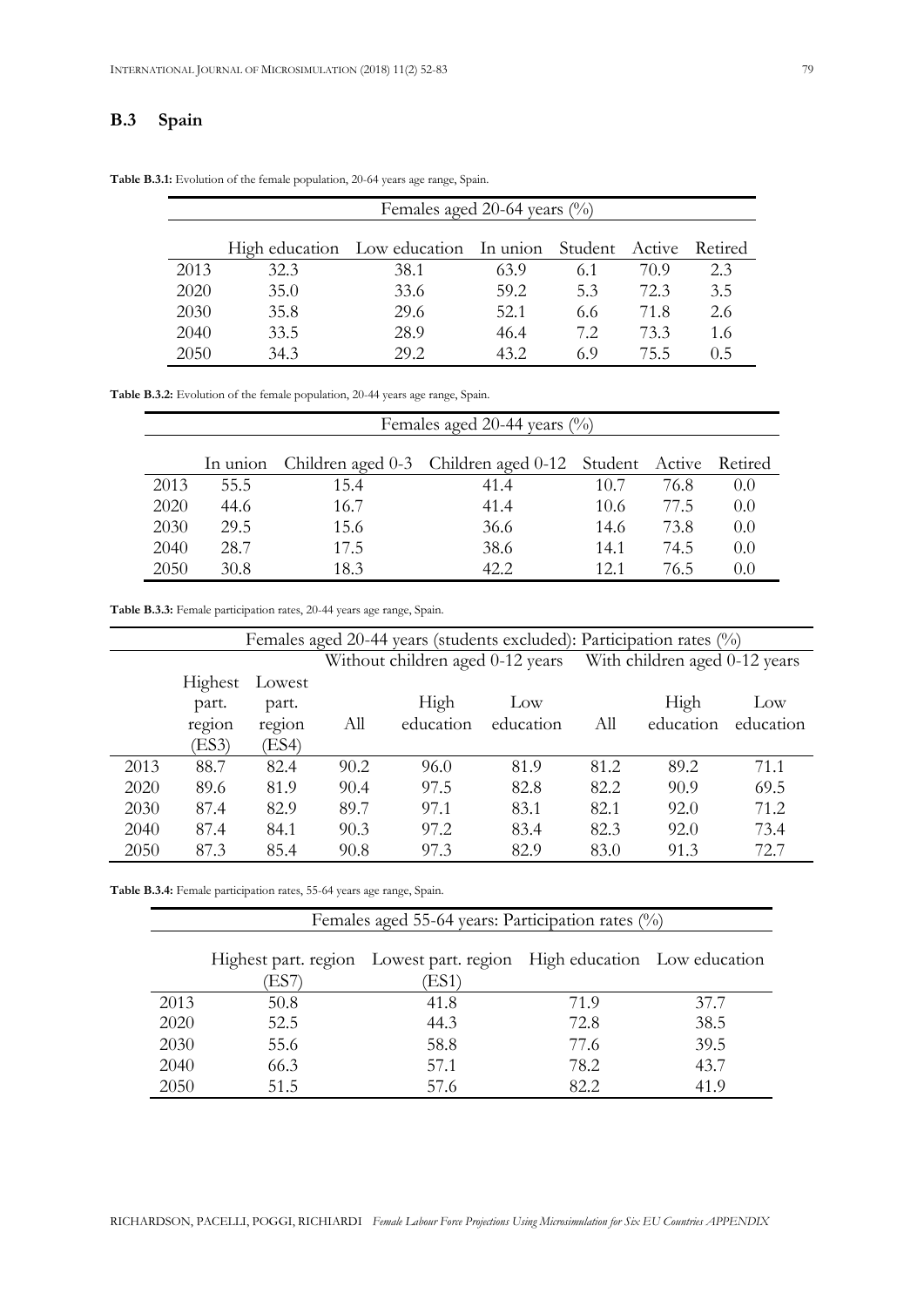## **B.4 Greece**

|      | Females aged 20-64 years $\binom{0}{0}$ |                                                              |      |     |      |     |  |  |  |
|------|-----------------------------------------|--------------------------------------------------------------|------|-----|------|-----|--|--|--|
|      |                                         | High education Low education In union Student Active Retired |      |     |      |     |  |  |  |
| 2013 | 28.0                                    | 24.7                                                         | 677  | 6.3 | 62.4 | 9.1 |  |  |  |
| 2020 | 32.0                                    | 19.1                                                         | 61.6 | 5.4 | 64.1 | 9.8 |  |  |  |
| 2030 | 35.1                                    | 13.5                                                         | 53.9 | 5.9 | 67.1 | 7.1 |  |  |  |
| 2040 | 36.9                                    | 11.8                                                         | 47.3 | 6.3 | 70.0 | 4.0 |  |  |  |
| 2050 | 37.4                                    | 12 0                                                         | 43 9 | 6.4 | 73.0 | 1.6 |  |  |  |

**Table B.4.1:** Evolution of the female population, 20-64 years age range, Greece.

**Table B.4.2:** Evolution of the female population, 20-44 years age range, Greece.

|      | Females aged 20-44 years (%) |      |                                                     |      |      |         |  |  |  |
|------|------------------------------|------|-----------------------------------------------------|------|------|---------|--|--|--|
|      | In union                     |      | Children aged 0-3 Children aged 0-12 Student Active |      |      | Retired |  |  |  |
| 2013 | 56.0                         | 14.6 | 41.1                                                | 113  | 71.7 | 0.2.    |  |  |  |
| 2020 | 42.2.                        | 14.8 | 35.6                                                | 10.6 | 73.7 | 0.0     |  |  |  |
| 2030 | 29.4                         | 14.9 | 32.4                                                | 12.4 | 74.3 | 0.0     |  |  |  |
| 2040 | 27.6                         | 16.4 | 34.6                                                | 12.5 | 74.1 | 0.0     |  |  |  |
| 2050 | 29 O                         | 16.3 | 36.2                                                | 11 8 | 74.6 | (0.0)   |  |  |  |

**Table B.4.3:** Female participation rates, 20-44 years age range, Greece.

|      | Females aged 20-44 years (students excluded): Participation rates (%) |        |      |           |           |      |           |           |
|------|-----------------------------------------------------------------------|--------|------|-----------|-----------|------|-----------|-----------|
|      |                                                                       |        |      |           |           |      |           |           |
|      | Highest                                                               | Lowest |      |           |           |      |           |           |
|      | part.                                                                 | part.  |      | High      | Low       |      | High      | Low       |
|      | region                                                                | region | All  | education | education | All  | education | education |
|      | (EL4)                                                                 | (EL1)  |      |           |           |      |           |           |
| 2013 | 70.9                                                                  | 68.9   | 89.9 | 96.5      | 76.6      | 70.3 | 83.9      | 53.8      |
| 2020 | 76.6                                                                  | 71.4   | 88.1 | 94.5      | 78.7      | 73.7 | 84.7      | 51.5      |
| 2030 | 78.2                                                                  | 71.6   | 88.8 | 94.8      | 82.3      | 78.4 | 86.8      | 59.1      |
| 2040 | 80.8                                                                  | 70.4   | 89.0 | 95.2      | 84.4      | 78.1 | 86.2      | 60.3      |
| 2050 | 81.5                                                                  | 70.1   | 89.0 | 94.9      | 84.7      | 78.3 | 87.2      | 63.8      |

**Table B.4.4:** Female participation rates, 55-64 years age range, Greece.

|      | Females aged 55-64 years: Participation rates $(\%)$ |                                                                               |      |      |  |  |  |  |
|------|------------------------------------------------------|-------------------------------------------------------------------------------|------|------|--|--|--|--|
|      | EL4)                                                 | Highest part. region Lowest part. region High education Low education<br>EL2) |      |      |  |  |  |  |
| 2013 | 32.2                                                 | 26.6                                                                          | 41.1 | 29.7 |  |  |  |  |
| 2020 | 36.0                                                 | 34.8                                                                          | 53.7 | 26.5 |  |  |  |  |
| 2030 | 46.5                                                 | 42.2                                                                          | 57.1 | 36.3 |  |  |  |  |
| 2040 | 51.4                                                 | 50.0                                                                          | 70.6 | 37.9 |  |  |  |  |
| 2050 | 64.4                                                 | 58.8                                                                          | 73.2 | 44.6 |  |  |  |  |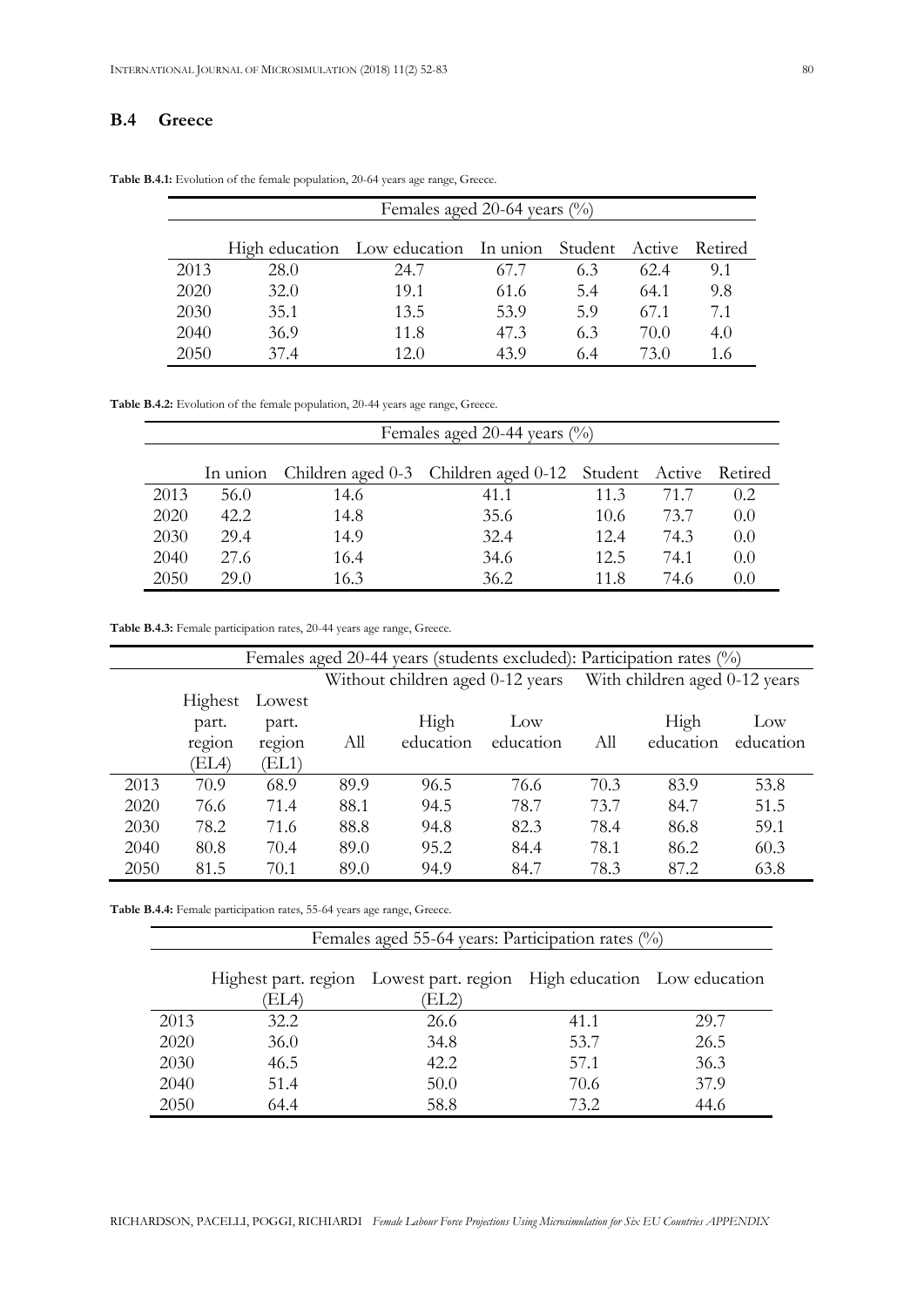## **B.5 Hungary**

|      | Females aged 20-64 years $\binom{0}{0}$ |                                                      |      |     |      |                |  |  |
|------|-----------------------------------------|------------------------------------------------------|------|-----|------|----------------|--|--|
|      |                                         | High education Low education In union Student Active |      |     |      | <b>Retired</b> |  |  |
| 2013 | 24.3                                    | 17 9                                                 | 61.4 | 6.7 | 65.1 | 8.9            |  |  |
| 2020 | 26.8                                    | 16.1                                                 | 51.6 | 7.4 | 66.8 | 5.9            |  |  |
| 2030 | 29.8                                    | 13.6                                                 | 42.2 | 6.8 | 70.2 | 2.7            |  |  |
| 2040 | 31.9                                    | 11.4                                                 | 35.9 | 6.8 | 71.3 | 1.6            |  |  |
| 2050 | 31 7                                    | 11 ()                                                | 32.4 | 73  | 71 3 | 04             |  |  |

**Table B.5.1:** Evolution of the female population, 20-64 years age range, Hungary.

**Table B.5.2:** Evolution of the female population, 20-44 years age range, Hungary.

|      | Females aged 20-44 years $\binom{0}{0}$ |            |             |         |        |         |  |  |  |
|------|-----------------------------------------|------------|-------------|---------|--------|---------|--|--|--|
|      | Children<br>Children                    |            |             |         |        |         |  |  |  |
|      | In union                                | aged $0-3$ | aged $0-12$ | Student | Active | Retired |  |  |  |
| 2013 | 56.3                                    | 13.6       | 44.2        | 12.2    | 66.2   | 0.0     |  |  |  |
| 2020 | 39.7                                    | 16.6       | 41.3        | 13.5    | 64.1   | 0.0     |  |  |  |
| 2030 | 24.5                                    | 18.4       | 43.2        | 13.5    | 63.3   | 0.0     |  |  |  |
| 2040 | 22.6                                    | 19.2       | 45.4        | 13.7    | 62.7   | 0.0     |  |  |  |
| 2050 | 23.1                                    | 19.5       | 46.5        | 14.0    | 62.1   | 0.0     |  |  |  |

| Table B.5.3: Female participation rates, 20-44 years age range, Hungary. |  |  |
|--------------------------------------------------------------------------|--|--|
|--------------------------------------------------------------------------|--|--|

|      | Females aged 20-44 years (students excluded): Participation rates (%) |        |      |           |           |      |           |           |
|------|-----------------------------------------------------------------------|--------|------|-----------|-----------|------|-----------|-----------|
|      |                                                                       |        |      |           |           |      |           |           |
|      | Highest                                                               | Lowest |      |           |           |      |           |           |
|      | part.                                                                 | part.  |      | High      | Low       |      | High      | Low       |
|      | region                                                                | region | All  | education | education | All  | education | education |
|      | HU2)                                                                  | (HU3)  |      |           |           |      |           |           |
| 2013 | 78.9                                                                  | 73.6   | 92.4 | 97.8      | 74.6      | 58.7 | 64.1      | 44.5      |
| 2020 | 78.4                                                                  | 71.2   | 90.4 | 97.6      | 77.1      | 56.3 | 63.0      | 50.2      |
| 2030 | 76.4                                                                  | 71.3   | 90.5 | 97.1      | 78.9      | 55.7 | 64.0      | 47.7      |
| 2040 | 76.1                                                                  | 70.7   | 90.1 | 97.0      | 79.8      | 56.8 | 64.7      | 52.3      |
| 2050 | 76.8                                                                  | 70.1   | 90.5 | 96.8      | 75.6      | 56.6 | 63.7      | 46.7      |

**Table B.5.4:** Female participation rates, 55-64 years age range, Hungary.

|      | Females aged 55-64 years: Participation rates $(\%)$ |              |                |               |  |  |
|------|------------------------------------------------------|--------------|----------------|---------------|--|--|
|      | Highest part.                                        | Lowest part. |                |               |  |  |
|      | region                                               | region       | High education | Low education |  |  |
|      | HU1)                                                 | (HU2)        |                |               |  |  |
| 2013 | 48.8                                                 | 44.2         | 59.2           | 31.0          |  |  |
| 2020 | 60.6                                                 | 54.7         | 71.3           | 35.2          |  |  |
| 2030 | 74.8                                                 | 66.4         | 83.6           | 44.1          |  |  |
| 2040 | 78.3                                                 | 70.9         | 86.8           | 48.8          |  |  |
| 2050 | 83.9                                                 | 75.9         | 90.6           | 51.4          |  |  |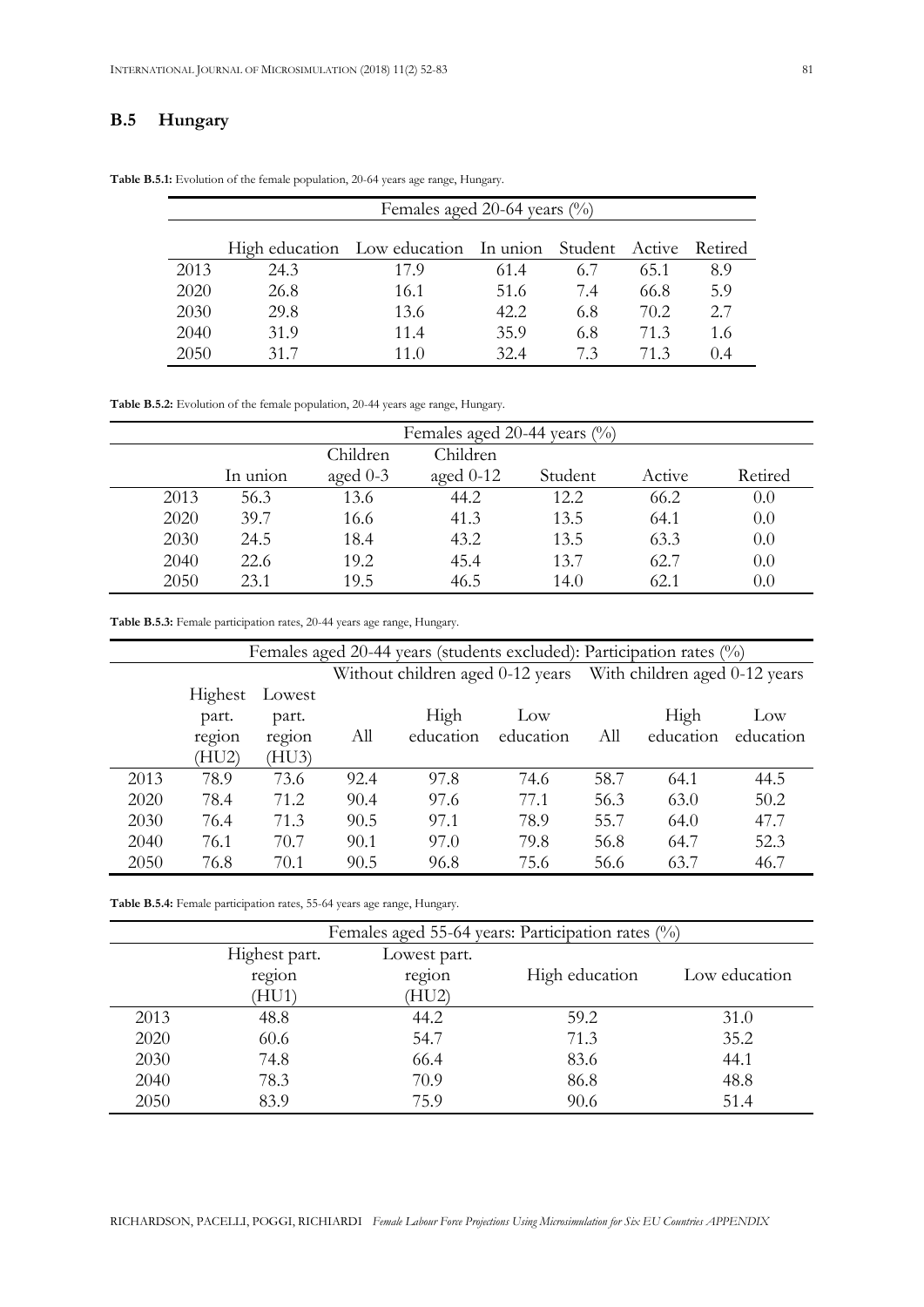## **B.6 Ireland**

|      | Females aged 20-64 years (%) |                                                      |      |     |      |         |
|------|------------------------------|------------------------------------------------------|------|-----|------|---------|
|      |                              | High education Low education In union Student Active |      |     |      | Retired |
| 2013 | 35.9                         | 23.8                                                 | 59.2 | 5.4 | 62.8 | 2.3     |
| 2020 | 37.5                         | 21.0                                                 | 60.5 | 5.2 | 69.5 | 3.6     |
| 2030 | 37.3                         | 20.8                                                 | 66.0 | 6.8 | 69.6 | 2.5     |
| 2040 | 35.3                         | 21.8                                                 | 64.1 | 7.8 | 69.6 | 1.4     |
| 2050 | 37.0                         | 21 7                                                 | 634  | 6.8 | 72 O | 0.5     |

**Table B.6.1:** Evolution of the female population, 20-64 years age range, Ireland.

**Table B.6.2:** Evolution of the female population, 20-44 years age range, Ireland.

|      | Females aged 20-44 years (%) |            |             |         |        |         |  |
|------|------------------------------|------------|-------------|---------|--------|---------|--|
|      |                              | Children   | Children    |         |        |         |  |
|      | In union                     | aged $0-3$ | aged $0-12$ | Student | Active | Retired |  |
| 2013 | 52.4                         | 20.9       | 52.0        | 8.8     | 68.1   | 0.0     |  |
| 2020 | 53.8                         | 22.8       | 45.2        | 9.3     | 74.4   | 0.0     |  |
| 2030 | 55.8                         | 19.9       | 36.4        | 13.5    | 69.3   | 0.0     |  |
| 2040 | 53.2                         | 21.7       | 37.8        | 13.5    | 68.9   | 0.0     |  |
| 2050 | 53.2                         | 22.9       | 41.8        | 10.7    | 73.6   | $0.0\,$ |  |

**Table B.6.3:** Female participation rates, 20-44 years age range, Ireland.

| Females aged 20-44 years (students excluded): Participation rates (%) |      |      |                                  |                 |      |                               |           |
|-----------------------------------------------------------------------|------|------|----------------------------------|-----------------|------|-------------------------------|-----------|
|                                                                       |      |      | Without children aged 0-12 years |                 |      | With children aged 0-12 years |           |
|                                                                       |      |      | High                             | $_{\text{Low}}$ |      | High                          | Low       |
|                                                                       | Аll  | All  | education                        | education       | All  | education                     | education |
| 2013                                                                  | 74.7 | 89.3 | 95.3                             | 73.3            | 63.7 | 78.6                          | 42.1      |
| 2020                                                                  | 82.0 | 85.4 | 94.4                             | 66.9            | 78.6 | 85.5                          | 60.1      |
| 2030                                                                  | 80.1 | 82.4 | 93.6                             | 68.8            | 77.0 | 85.4                          | 60.9      |
| 2040                                                                  | 79.6 | 82.1 | 93.7                             | 70.1            | 76.4 | 87.0                          | 61.6      |
| 2050                                                                  | 82.4 | 86.2 | 93.7                             | 71.4            | 78.2 | 86.4                          | 62.2      |

**Table B.6.4:** Female participation rates, 55-64 years age range, Ireland.

| Females aged 55-64 years: Participation rates (%) |         |                              |      |  |  |  |
|---------------------------------------------------|---------|------------------------------|------|--|--|--|
|                                                   |         |                              |      |  |  |  |
|                                                   | $All^*$ | High education Low education |      |  |  |  |
| 2013                                              | 41.1    | 72.7                         | 23.1 |  |  |  |
| 2020                                              | 49.9    | 69.8                         | 29.6 |  |  |  |
| 2030                                              | 60.9    | 78.3                         | 35.4 |  |  |  |
| 2040                                              | 67.0    | 78.9                         | 37.8 |  |  |  |
| 2050                                              | 64 8    | 79.6                         | 37.8 |  |  |  |

Notes: \*Ireland has a single NUTS 1 region.